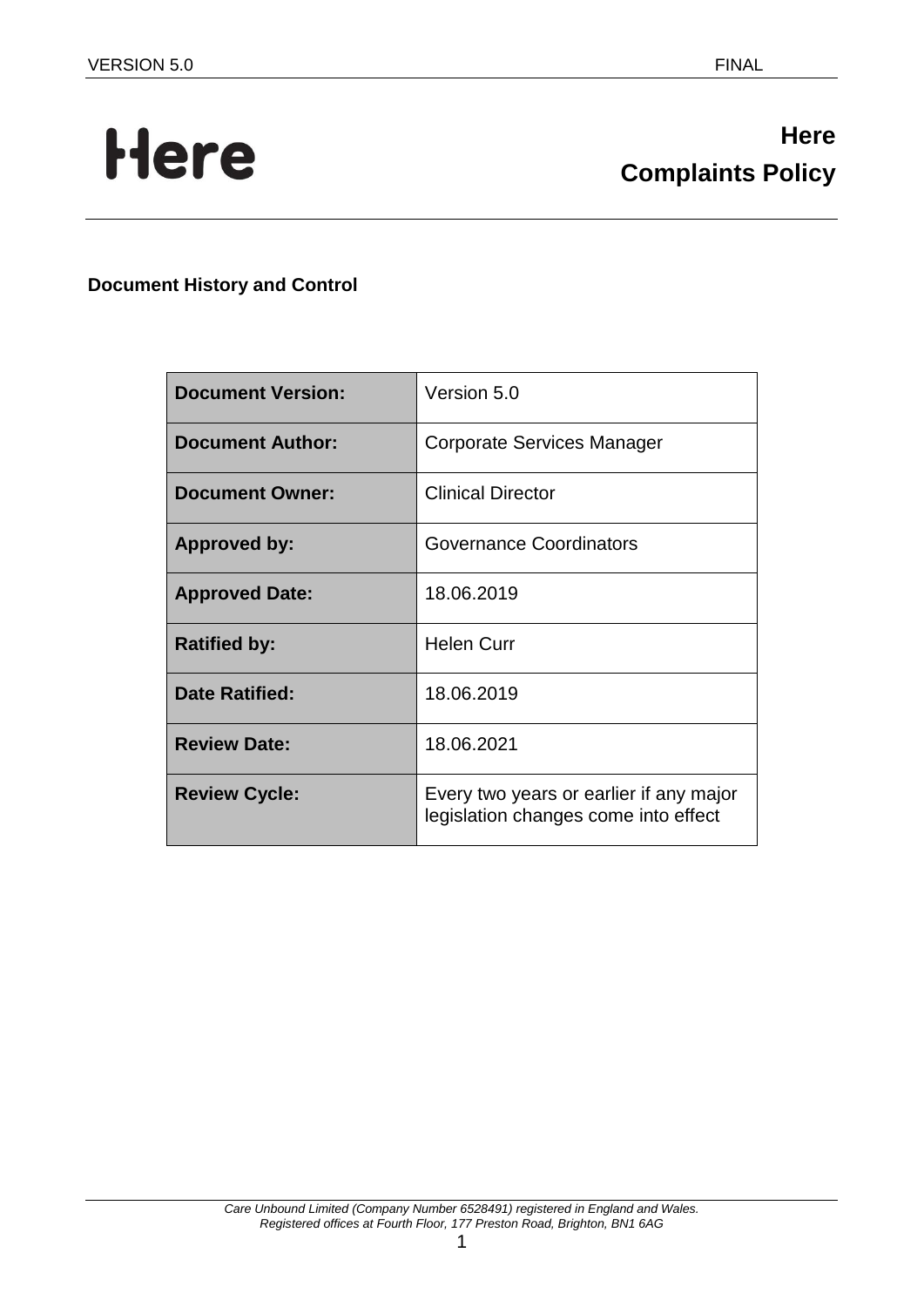| <b>Version</b> | <b>Date</b> | <b>Brief summary of</b><br>change                                                             | <b>Reviewer</b>                             | <b>Executive</b><br>Team<br>approval | <b>Board</b><br>approval |
|----------------|-------------|-----------------------------------------------------------------------------------------------|---------------------------------------------|--------------------------------------|--------------------------|
| 0.1            | 12.02.2008  | <b>Initial Draft</b>                                                                          | Tracey<br>Fossaluzza                        | N/A                                  | N/A                      |
| 0.2            | 1.03.2008   | <b>Revisions</b>                                                                              | Samantha Horwill                            | N/A                                  | N/A                      |
| 0.3            | 2.03.2008   | <b>Revisions</b>                                                                              | Zoe Nicholson                               | N/A                                  | N/A                      |
| 0.4            | 30.03.2008  | Changes                                                                                       | Tracey<br>Fossaluzza                        | N/A                                  | N/A                      |
| 0.5            | 12.05.2008  | Changes                                                                                       | Zoe Nicholson                               | 20.5.2008                            | N/A                      |
| 0.6            | 20.10.2008  | <b>Revisions</b>                                                                              | Zoe Nicholson /<br><b>Matthew Riley</b>     | N/A                                  | 11.11.2008               |
| 0.7            | 3.02.2010   | <b>Major Revisions and</b><br>Changes                                                         | <b>Tina Livingstone</b>                     | N/A                                  | 2.3.2010                 |
| 0.8            | 25.10.2011  | Revisions. split out<br>Policy and<br>Procedure into<br>separate documents                    | <b>Matthew Riley</b>                        | 11.01.2012                           |                          |
| 0.8            | 11.01.2012  | Minor changes after<br>review by Here<br>Exec Team<br>(QUASAR)                                | <b>Matthew Riley</b>                        | 11.01.2012                           | N/A                      |
| 0.8            | 31.01.2012  | Review by Here<br><b>Board</b>                                                                | Here Board                                  | N/A                                  | 31.1.2012                |
| 1.0            | 04.07.2013  | Scheduled review<br>due and changes to<br>new response letter<br>templates being<br>available | Janet Syder and<br>Jon Ota                  | <b>Middles</b><br>11.2.2014          | N/A                      |
| 1.1            | 12.5.2015   | Policy review due to<br>changes in<br>procedure                                               | Janet Syder, Jo<br>Howe and Josie<br>Wilson | 22.9.2015                            | N/A                      |
| 1.2            | 18.12.2015  | Independent review                                                                            | Carla Gilfoyle                              | 18.12.2015                           | N/A                      |
| 2.0            | 21.12.2015  | <b>Final version</b>                                                                          | Janet Syder                                 | N/A                                  | N/A                      |

*Care Unbound Limited (Company Number 6528491) registered in England and Wales. Registered offices at Fourth Floor, 177 Preston Road, Brighton, BN1 6AG*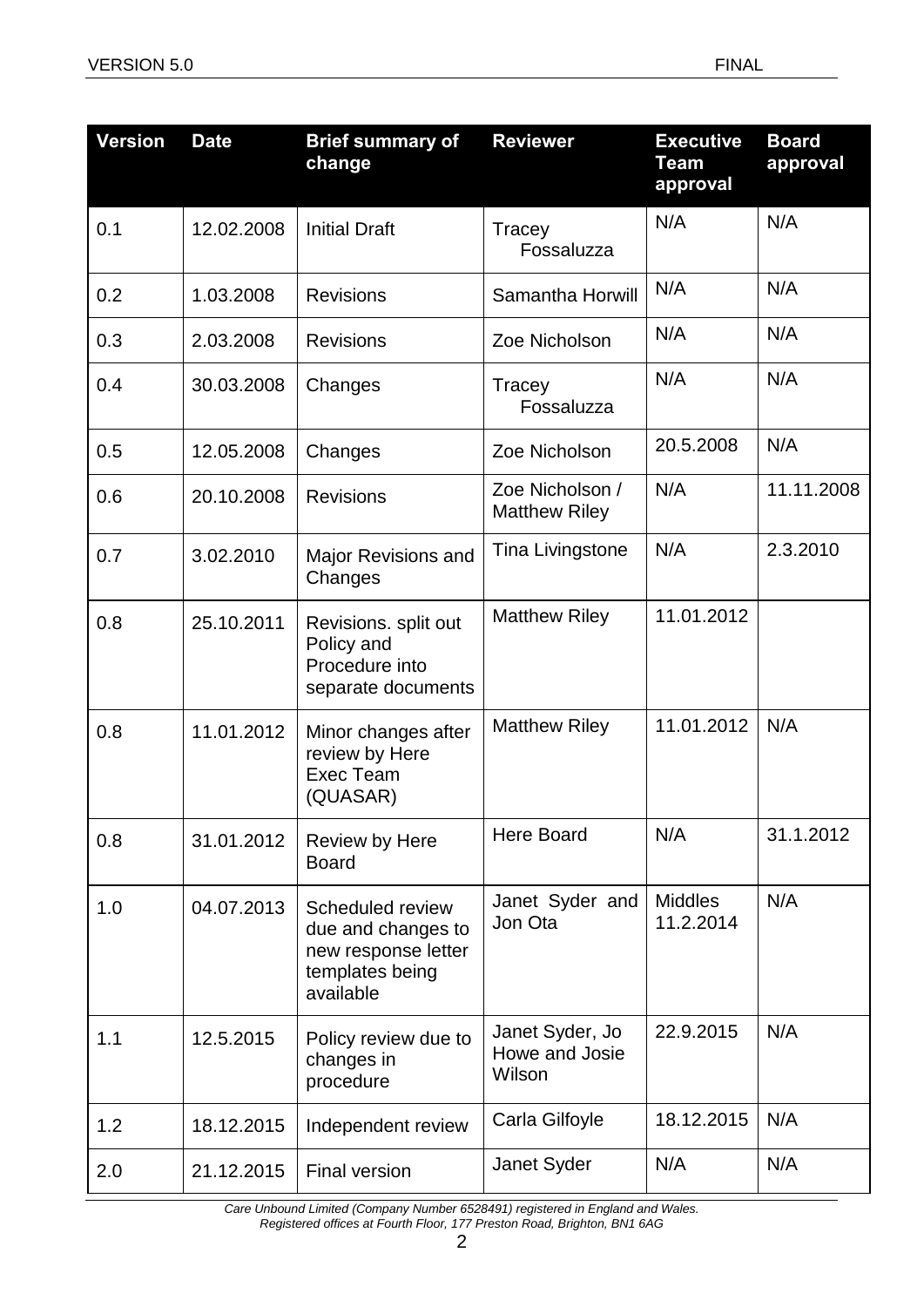| 2.1 | 14.10.2016 | Review due to<br>amendment needs<br>from<br>Middles/Patient<br>Safety group                                                                       | Jo Howe/Charlie<br><b>Balfe</b> | <b>TBC</b>                        | N/A |
|-----|------------|---------------------------------------------------------------------------------------------------------------------------------------------------|---------------------------------|-----------------------------------|-----|
| 2.2 | 10.01.2018 | <b>Changes from BICS</b><br>to Here &<br>Grammatical<br>Corrections - New<br>review date agreed<br>18.05.18 to allow for<br>full strategic review | Naomi Eades                     | N/A                               | N/A |
| 3.0 | 10.01.2018 | <b>Final Version</b>                                                                                                                              | Naomi Eades                     | N/A                               | N/A |
| 3.1 | 20.05.2018 | Extended due to<br><b>Datix</b><br>implementation                                                                                                 | <b>Peter Strong</b>             | N/A                               | N/A |
| 3.2 | 05.7.2018  | Re-extended due to<br>Datix<br>implementation                                                                                                     | <b>Peter Strong</b>             | N/A                               | N/A |
| 3.3 | 13.05.2019 | <b>Scheduled Review</b>                                                                                                                           | <b>Helen Curr</b>               | $N/A$ -<br>no<br>major<br>changes | N/A |
| 4.0 | 20.06.2019 | <b>Final Version</b>                                                                                                                              | Naomi Eades-<br>Cornall         | N/A                               | N/A |
| 4.1 | 04.07.2019 | Added appendix i-<br>complaints leads                                                                                                             | Naomi Eades-<br>Cornall         | N/A                               | N/A |
| 5.0 | 08.07.2019 | <b>Final Version</b>                                                                                                                              | Naomi Eades-<br>Cornall         | N/A                               | N/A |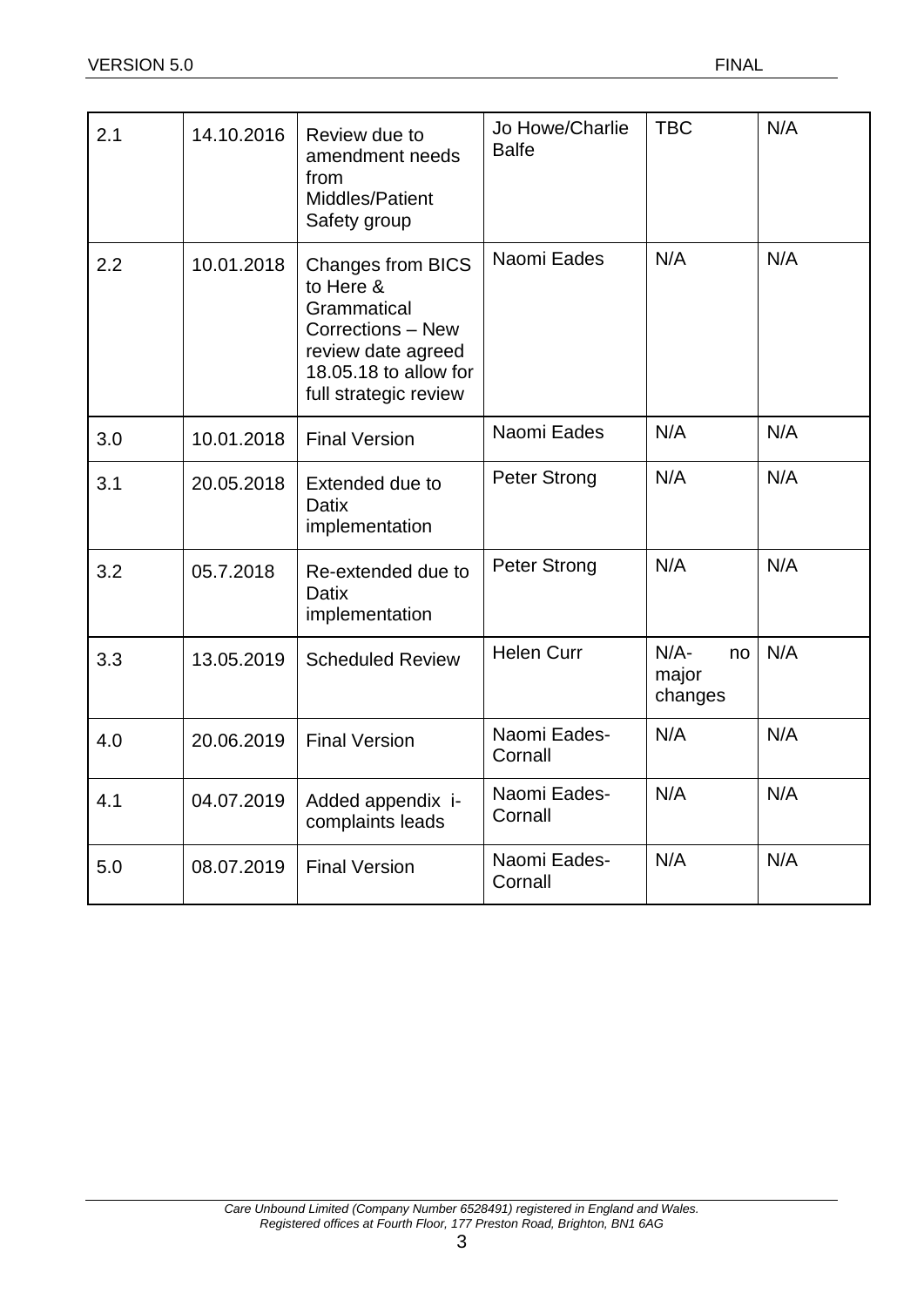|                                                                                              | <b>Policy Awareness</b>                                                                                                                                                                                                                                                                                                                                                                                                               |  |  |  |  |  |
|----------------------------------------------------------------------------------------------|---------------------------------------------------------------------------------------------------------------------------------------------------------------------------------------------------------------------------------------------------------------------------------------------------------------------------------------------------------------------------------------------------------------------------------------|--|--|--|--|--|
| People who need to know this policy in<br>detail and know where to find it                   | Executive Team, MSK Patient Director, MSK<br>Community Service Lead, Clinical Lead,<br><b>Wellbeing Operational Manager, Service</b><br>Managers, Integrated Care Managers, Assistant<br><b>Integrated Care Managers, Sussex MSK</b><br>Partnership Central Quality and Improvement<br><b>Officer, Wellbeing Service Governance</b><br>Coordinator, Wellbeing Administration<br><b>Coordinators, and Senior Patient Care Advisors</b> |  |  |  |  |  |
| People who need to have a broad<br>understanding of this policy and know<br>where to find it | Non-Executive Directors and Patient Care<br>Advisors, Wellbeing Business and Information<br>Analyst, Wellbeing Administrators, MSK Primary<br>Care Lead                                                                                                                                                                                                                                                                               |  |  |  |  |  |
| People who need to be aware this policy<br>exists and know where to find it                  | All other members of staff                                                                                                                                                                                                                                                                                                                                                                                                            |  |  |  |  |  |

|                                                                                                           | <b>Training Requirements</b> |
|-----------------------------------------------------------------------------------------------------------|------------------------------|
| People who need to be trained in detail   Individually identified staff<br>on the contents of this policy |                              |
| People who we would recommend should   N/A<br>carry out basic level training of this policy               |                              |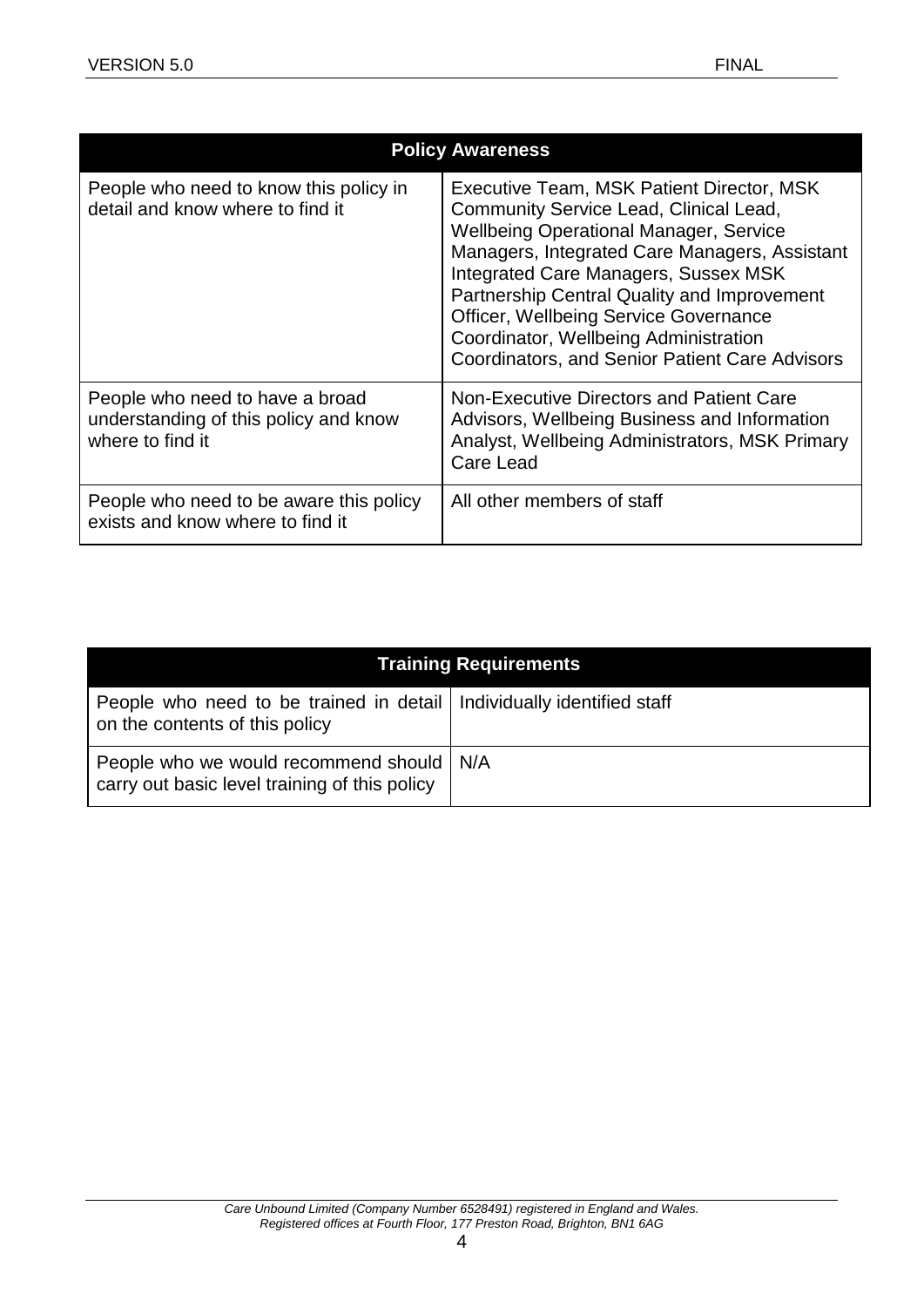# **Contents**

| 1.  |                                                                                                       | 6  |
|-----|-------------------------------------------------------------------------------------------------------|----|
| 2.  |                                                                                                       |    |
| 3.  |                                                                                                       |    |
| 4.  |                                                                                                       |    |
| 5.  |                                                                                                       |    |
| 6.  |                                                                                                       |    |
| 7.  |                                                                                                       |    |
| 8.  |                                                                                                       |    |
| 9.  |                                                                                                       |    |
| 10. | Complaints to Here which are managed outside this Policy ___________________________________9         |    |
| 11. | Within What Timescale Should Complaints be Submitted to Here? ________________________10              |    |
| 12. |                                                                                                       |    |
| 13. |                                                                                                       |    |
| 14. | Managing Complaints Regarding Here Contractors __________________________________11                   |    |
| 15. |                                                                                                       |    |
| 16. |                                                                                                       |    |
| 17. |                                                                                                       |    |
| 18. | Support for Here Staff when Feedback is received via a Complaint____________________________11        |    |
| 19. |                                                                                                       |    |
| 20. | Getting Redress and Remedy When a Complaint is Upheld ___________________________12                   |    |
| 21. |                                                                                                       |    |
| 22. |                                                                                                       |    |
| 23. | Dealing with Abuse and Assault of Staff as a Result of a Complaint ________________________________12 |    |
|     |                                                                                                       |    |
|     |                                                                                                       | 14 |
|     |                                                                                                       | 14 |
|     | 27. Appendix i – Details for Complaint Leads Lease and Complaint Leads 27. Appendix i – 16            |    |
|     | 28. Appendix ii- Schedule of Applicable Publications: ___________________________                     | 17 |
|     |                                                                                                       | 19 |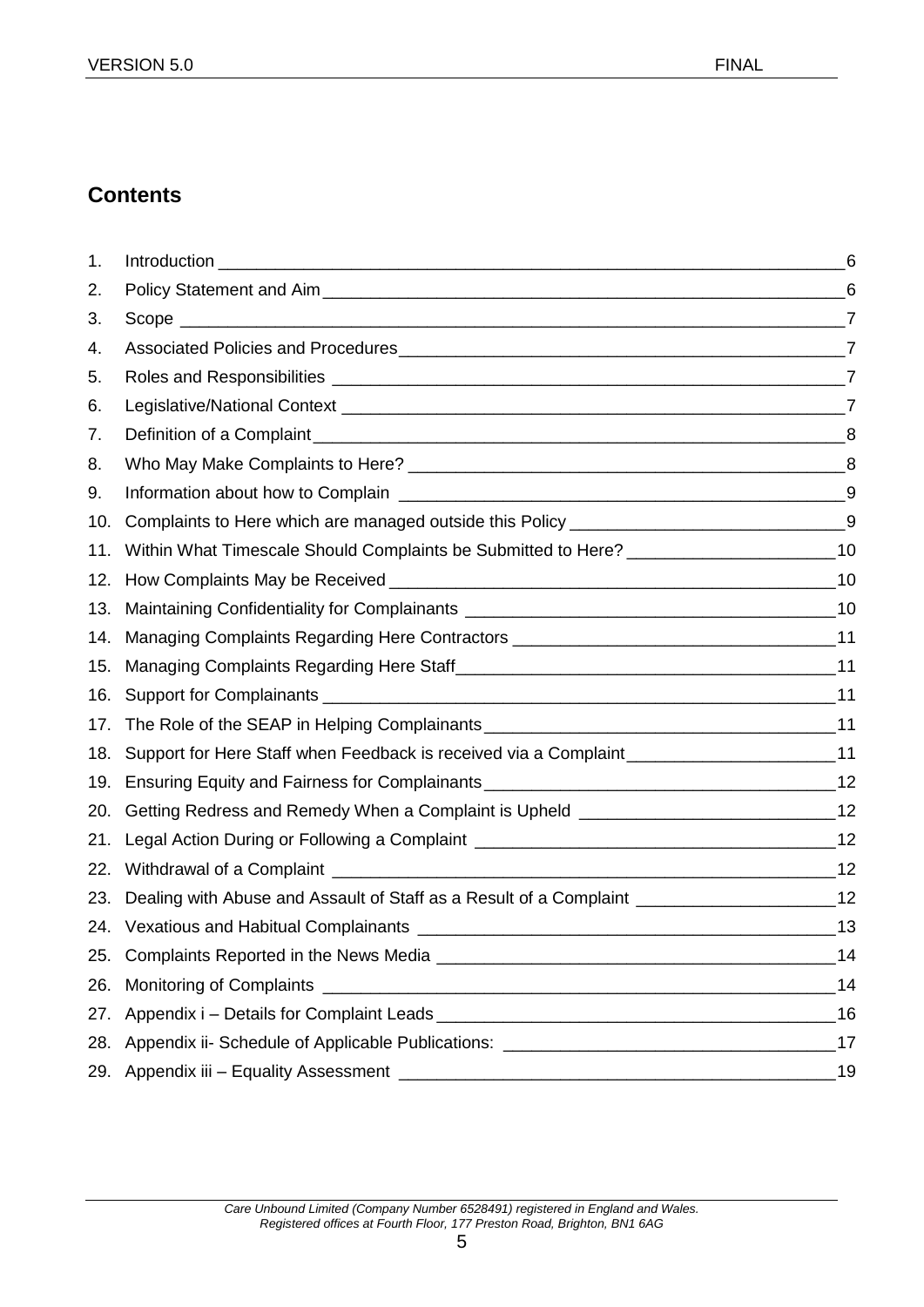#### <span id="page-5-0"></span>**1. Introduction**

Here considers good complaints management a valuable and integral tool for developing and improving the service provided to patients and other health professionals.

Here has therefore developed a well-defined process for receiving, investigating and resolving complaints to support an organisational culture that values complaints and meets the requirements of the law and national guidance.

The objectives are to ensure the efficient handling of complaints and to resolve the complaint impartially, and without unlawful discrimination or prejudice, in a way that satisfies the complainant whilst being fair to staff. Here will identify good practice, remedy any faults found and capture learning to continually develop the services it provides.

This document describes the policy for managing complaints within Here, and should be read in conjunction with the Here Complaints Procedure.

The electronic copy of the Complaints Policy is located in **[S:\BICS](../../../../../BICS%20Operations/Policies/BICS%20Policies/Governance/Complaints%20Policy) [Operations\Policies\BICS Policies\Governance\Complaints Policy](../../../../../BICS%20Operations/Policies/BICS%20Policies/Governance/Complaints%20Policy)** if for any reason you are unable to access this file please inform the Quality Coach or other appropriate individual in order to rectify.

#### <span id="page-5-1"></span>**2. Policy Statement and Aim**

This document is designed to be a guide to how Here handles complaints for patients, carers and Here staff. It is designed to be easily accessible and useable and to ensure complaints are dealt with promptly and sensitively, taking into account individual circumstances and needs.

The aims of the policy are to:

- Act in accordance with the law and relevant guidance, with regard to the rights of those concerned
- Encourage an organisational culture which values complaints
- Have clear governance arrangements which set out roles and responsibilities
- Ensure staff are equipped and empowered to act decisively to resolve complaints
- Have clear and simple procedures, including how to complain and how and when to take complaints further
- Be easily accessible for complainants
- Deal with complainants promptly and sensitively, bearing in mind their individual circumstances
- Be able to respond flexibly, including coordinated responses with other bodies involved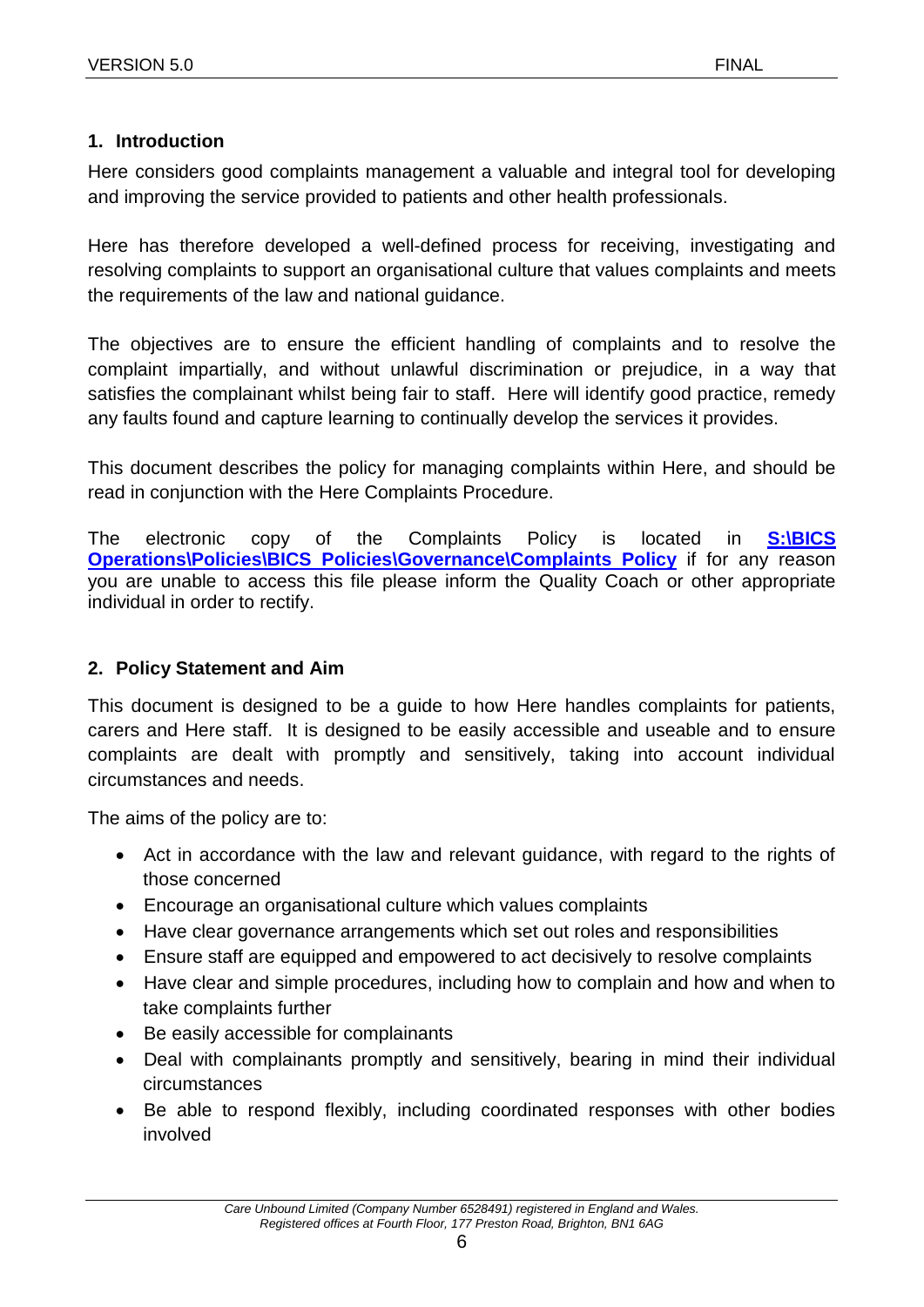- Ensure complainants are treated impartially, and without unlawful discrimination or prejudice
- Act fairly towards staff complained about as well as towards complainants
- Acknowledge mistakes and apologise where appropriate
- Use all feedback and lessons learnt from complaints to improve service design and delivery
- To ensure patients know they have been listened to, their concerns addressed and there are now measures that will ensure they are not repeated where necessary

#### <span id="page-6-0"></span>**3. Scope**

This policy shall apply to all staff employed by Here or contracted to Here and shall include triagers, agency staff, students on placements and volunteers. It must be used for all complaints that affect patients, clients, staff, external contractors or visitors.

#### <span id="page-6-1"></span>**4. Associated Policies and Procedures**

The policy has been developed in the context of other Here policies and these should be referred to when relevant. This includes:

- Complaints Procedure
- Quality Policy
- Incident Policy and Procedure
- Information Governance Policy
- Clinical Triage Policy
- Managing Abusive and Distressed People Policy and Procedure

#### <span id="page-6-2"></span>**5. Roles and Responsibilities**

Please refer to the Complaints Procedure for details of responsibilities.

# <span id="page-6-3"></span>**6. Legislative/National Context**

This policy is based on the following statutory documents:

- NHS England Complaints Policy (26 March 2015)
- 1993 *Good Administrative Practice* Issued 1993 by The commission for Local Administration in England (re-issued 1995)
- 2004 No. 1768 *The National Health Service (Complaints) Regulations* issued in July 2004 by the Department Of Health (DH)
- 2006 No. 2084 *The National Health Service (Complaints) Amendment Regulations*  issued in September 2006 by DH
- 2009 No. 309 *The Local Authority Social Services and National Health Service Complaints (England) Regulations 2009* – issued 27<sup>th</sup> February 2009 by DH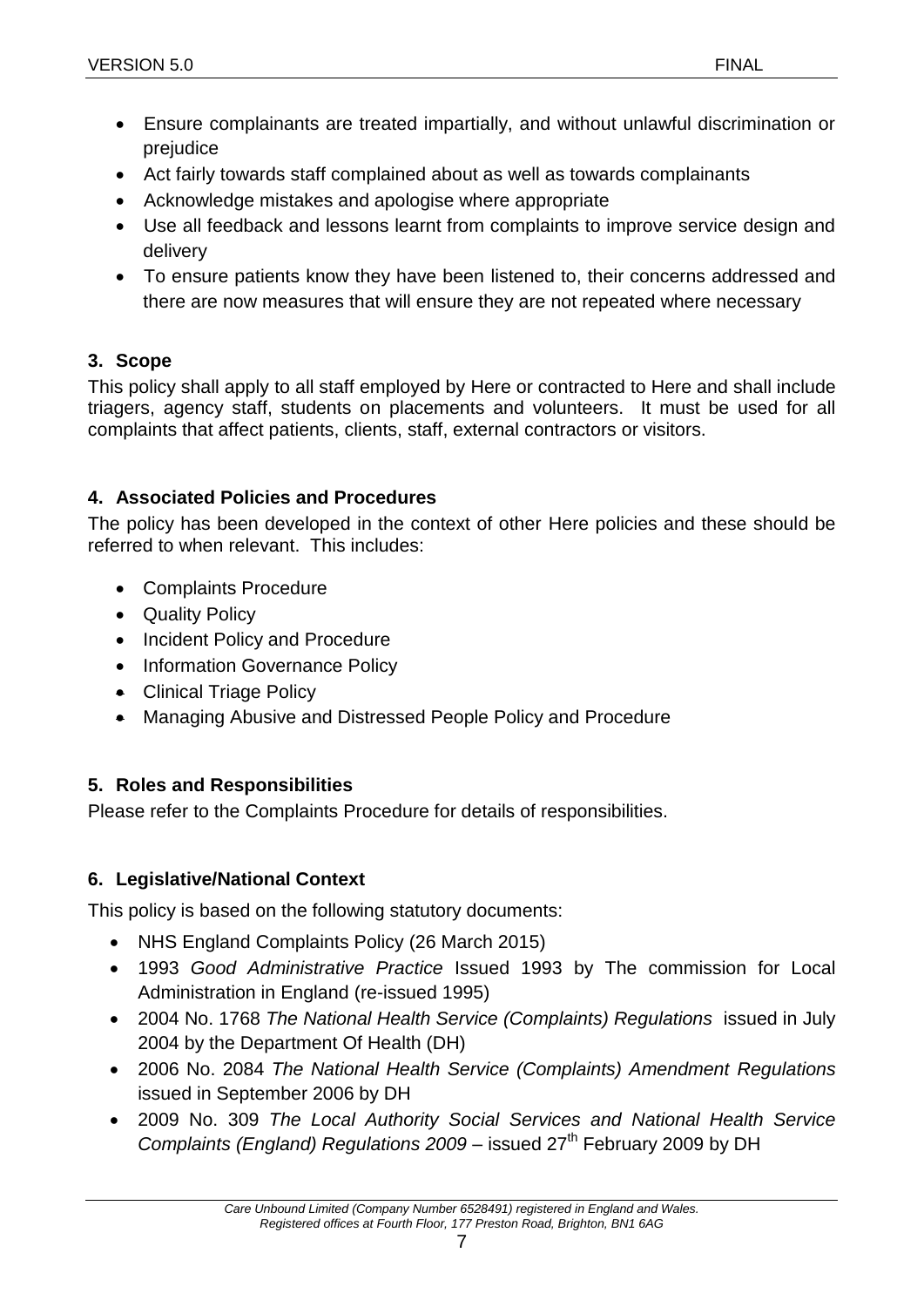• 2009 Principles of Good Complaint Handling – issued 10<sup>th</sup> February 2009 by the Parliamentary and Health Service Ombudsman

It is also informed by guidance governing Personal Medical Services (PMS) contracts.

#### <span id="page-7-0"></span>**7. Definition of a Complaint**

A complaint is defined as an expression of dissatisfaction (written or verbal), whether justified or not, about a Here function, decision or service that requires a response. Examples of complaints include:

- Concerns about the following of procedures and good practice
- The quality of service provided
- The behaviour of a member of staff

Here staff will be able to advise patients, carers and staff colleagues what is, and what is not, a complaint, how to complain, and how and when to take complaints further.

#### <span id="page-7-1"></span>**8. Who May Make Complaints to Here?**

A person or organisation who wishes to raise a complaint is known as a Complainant. Complainants can include:

- A person who is affected, or likely to be affected by, the action, omission or decision of Here and/or the NHS which is the subject of the complaint
- Members of the public
- GP practices and referring primary and community care professionals
- A representative acting on behalf of a person who:
	- has died
		- is a child
		- is unable to make the complaint themselves due to physical difficulties or mental health issues (within the meaning of the Mental Capacity Act 2005)
		- has requested the representative to act on their behalf

In such cases there must be assurance that the representative has the legal right to act as such, or there is clear consent from the person on whose behalf they are acting, and satisfaction that they are acting in that persons best interests.

If Here does not feel assured, the representative will be notified in writing, stating the reason for its decision.

Complainants can raise complaints about all aspects of their NHS care. However, Here can only investigate directly respond to complaints about the range of NHS work for which it has a direct responsibility. This essentially means the management of:

- A. clinical referrals to secondary care or alternative care pathways, or
- B. provision of Here clinical services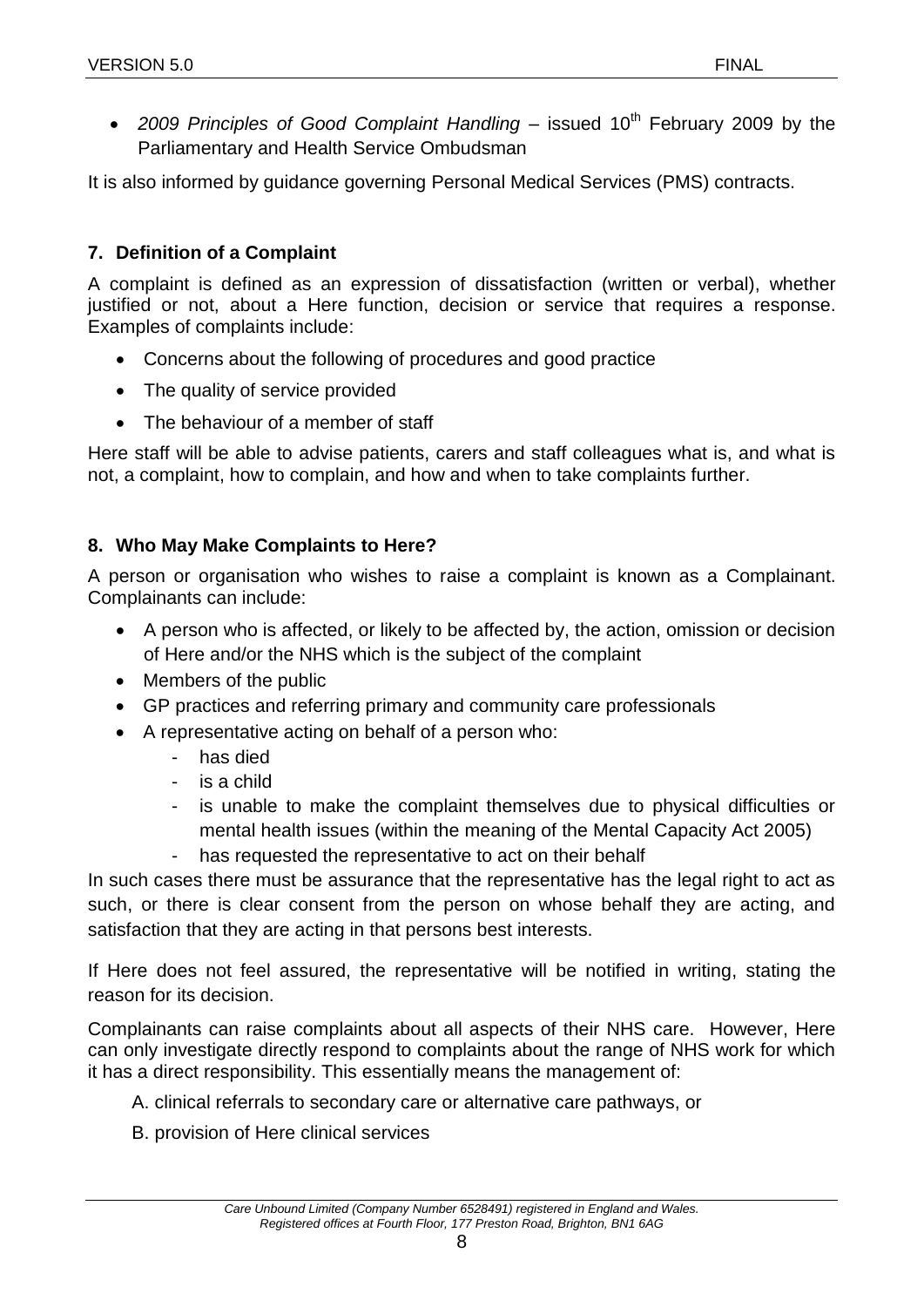Where partner organisations oversee part of the patients same treatment pathway (in which they wish to raise their concerns) complaints can be dealt with collaboratively to ensure a coherent response where possible.

It is possible that complaints may be made about Here to NHS Brighton and Hove Clinical Commissioning Group. These will be dealt with through the CCG complaints process and specifically through PALS, LINk, HealthWatch and ICAS (Independent Complaints Advocacy Service) in close cooperation with Here.

It is possible that a GP, or other referring professional, may disagree with the clinical decision made by the Here Gateway Management Service. This will initially be dealt with through a procedure within the Clinical Triage Policy although this does not negate recourse to this policy if a satisfactory resolution is not achieved.

#### <span id="page-8-0"></span>**9. Information about how to Complain**

It is important that Here service users know how to raise a complaint or give feedback on services.

- Service user information (such as patient leaflets) will contain information about how to complain
- All Here staff will be familiar with this policy and able to advise complainants
- The Here website will have information about how to complain and comment on services

# <span id="page-8-1"></span>**10.Complaints to Here which are managed outside this Policy**

Under Department of Health (DH) guidance Here cannot handle the following types of complaints:

- A complaint made by an NHS body about the functions of Here
- A complaint made by any employee or secondee about any matter relating to NHS employment issues
- A complaint which has been investigated by the NHS Ombudsman
- A complaint that falls within the responsibility of Independent Contractors (GP practices, Pharmacies, NHS Dentists and Opticians)
- A complaint arising out of the alleged failure to comply with a Freedom of Information Act 2000 request
- NHS staff pensions or injuries. There are already complaints procedures in place for those affected under the NHS Pensions scheme under the Superannuation Act 1972. Therefore the NHS Complaints Procedure excludes complaints about them
- A complaint which is made orally and resolved to the complainant's satisfaction no later than the next working day
- A complainant has stated in writing intent to take legal proceedings in relation to the substance of the complaint where it will prejudice the proceedings (please see the section on "Legal Action During or Following a Complaint")
- NHS England has been notified that criminal proceedings have been commenced in relation to the substance of the complaint where it will prejudice the proceedings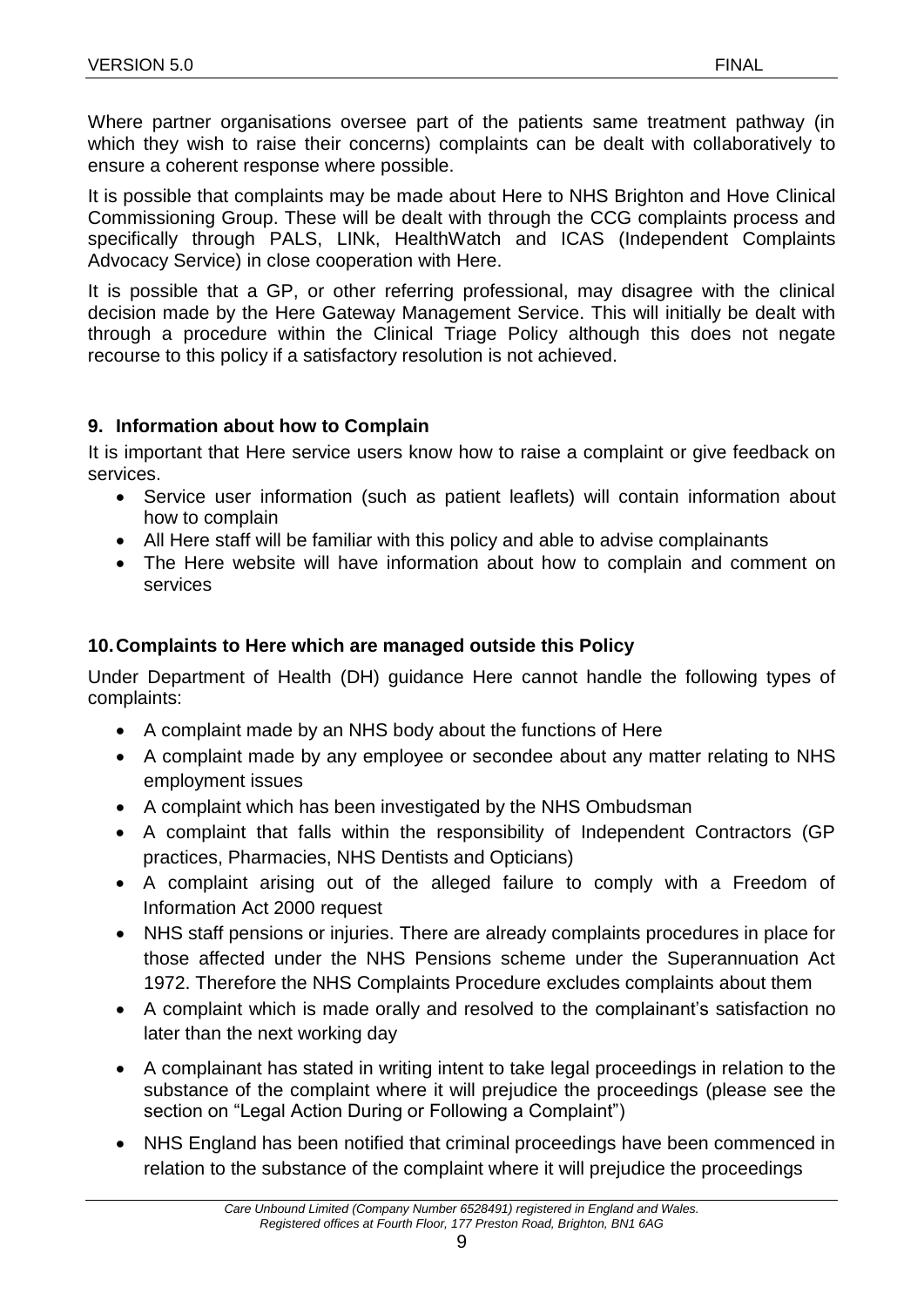• A complaint which has been investigated previously under these or previous complaints regulations about the same issue – regulations state that a complaint can only be investigated once\*

\* *Where a complaint specified above is part of, or is connected with, another complaint not specified above, nothing in the regulations prevents that other complaint being handled in accordance with this policy.*

Independent contractors have a responsibility to manage complaints at a local level in line with current guidance. Advice and support is available from all Managers as appropriate at Here, if required. Should a person contact Here and wish to make a complaint about an independent contractor, they should be referred in the first instance to the independent contractor/practitioner involved to address their complaint.

# <span id="page-9-0"></span>**11.Within What Timescale Should Complaints be Submitted to Here?**

Complaints should normally be submitted to Here within twelve months of the date of the situation arising or of the matter coming to the attention of the person complaining.

Here may consider complaints after this time if it is felt there are good reasons for the delay, or, despite the delay, it is still possible to investigate the complaint effectively and fairly.

#### <span id="page-9-1"></span>**12.How Complaints May be Received**

Complaints may be received in any format, including telephone, email, fax, letter, face to face or patient surveys. Complaints made by any of these methods will be given equal status and will be handled in the same way. The only exception to this rule is when a verbal informal complaint is resolved within 24 hours; an incident report should be raised for shared learning instead.

Here policy is to ensure that persons should not be prevented from making a complaint on the grounds of language or disability. In some instances it may be necessary for the complaint to be handled by use of an interpreter, Typetalk (or similar), or through an advocate.

# <span id="page-9-2"></span>**13.Maintaining Confidentiality for Complainants**

Here is bound by and works to the Data Protection Act (1998) and the Caldicott Guardian recommendations regarding the storage and sharing of data. As such, any information disclosed must be confined to that which is relevant to the resolution of the complaint and only disclosed to those with a demonstrable need to know it.

Personal Identifiable Data will be handled in accordance with the Here Information Governance Policy and associated appendixes:

- Transferring Personal Information Policy
- South East Coast Information Sharing Protocol (between the NHS and other organisations)
- Personal Computing Policy
- Records Management Policy and Procedure
- Subject Access Requests Procedure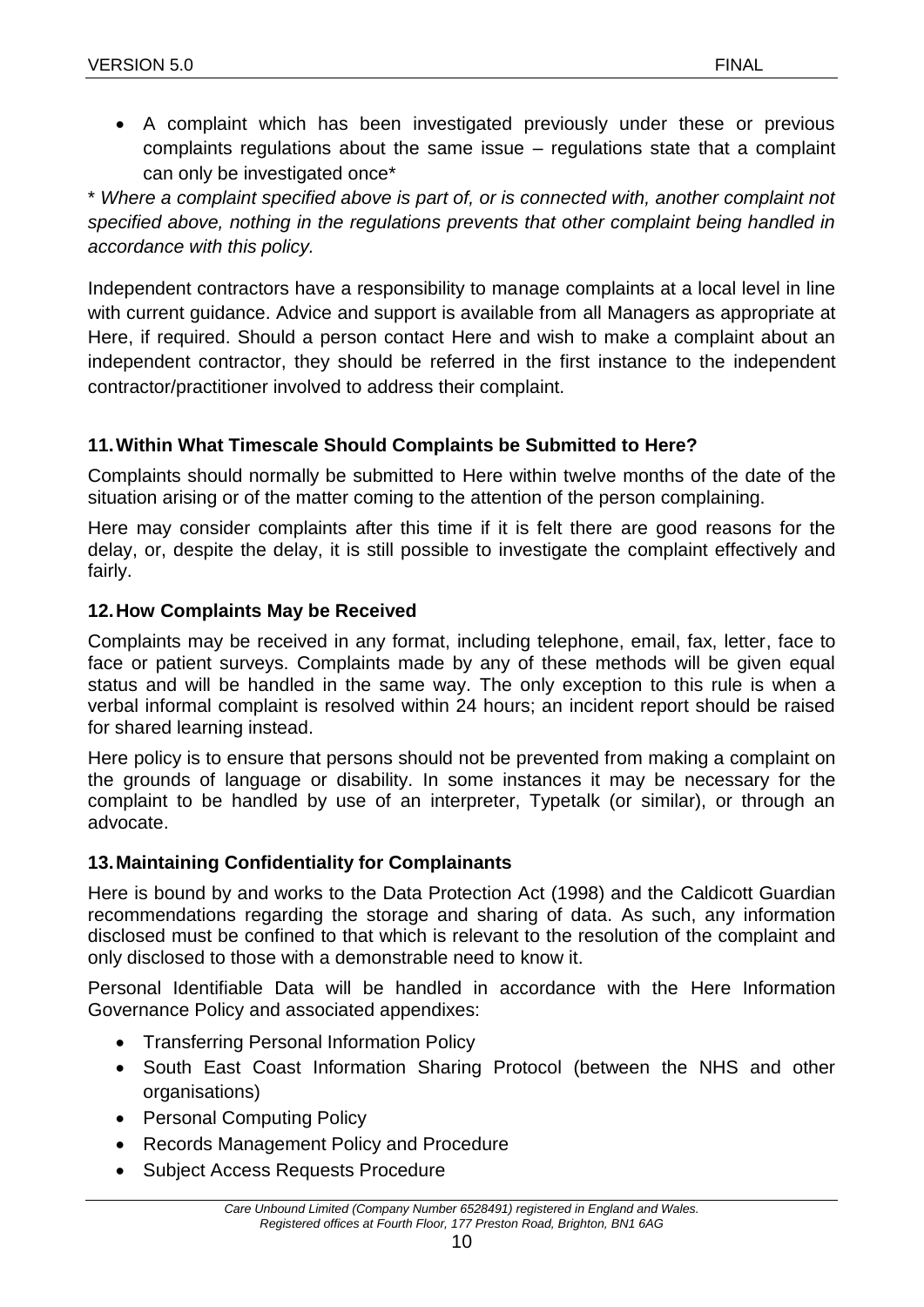Consent is always sought from complainants for Here to instigate an investigation internally and with external bodies. Consent to share details of a complaint can be given verbally or in writing. This must be confirmed with the external party before any transfer of information can be made and a note of consent should be made on the complaints database. If a third party is making a complaint, authorisation will be obtained from the complainant both for the complaint to be investigated and for any release of clinical records.

#### <span id="page-10-0"></span>**14.Managing Complaints Regarding Here Contractors**

Here will ensure that all NHS providers and any private providers with whom it has a Contract or Service Level Agreement have robust arrangements in place for handling complaints made about the services they provide. These will work as if Here Complaints Policy applied to their services.

These contractors will be asked to report regularly on the number and nature of complaints being received.

#### <span id="page-10-1"></span>**15.Managing Complaints Regarding Here Staff**

Complaints made against individual members of staff will be taken as seriously as other complaints. Complaints against staff will be managed through the Complaints Policy. If necessary, complaints of this nature will subsequently be managed through Here Human Resources policies, including disciplinary action if required.

#### <span id="page-10-2"></span>**16.Support for Complainants**

Here will refer complainants to the following for support or information:

- The Patient's local Clinical Commissioning Group (CCG) or other relevant party i.e. PALS, LINk, HealthWatch and ICAS
- SEAP
- Other relevant, specialist or general advisory services available
- Relevant, specialist or general community and voluntary sector organisations

#### <span id="page-10-3"></span>**17.The Role of the SEAP in Helping Complainants**

SEAP ((Support, Empower, Advocate, Promote) which is an independent complaints advocacy service) is a body which will advocate, free of charge, on behalf of a complainant (or their representative) to ensure that the complaint is handled appropriately for the complainant. This could include writing the letters, attending meetings with the complainant and monitoring the progress of the complaint.

#### <span id="page-10-4"></span>**18.Support for Here Staff when Feedback is received via a Complaint**

In the first instance, complaints against specific members of staff should be treated as feedback for the staff member concerned, and will be managed through the supervision process by the member of staff's line manager. Where the investigation finds that the staff member acted in line with Here policies and procedures and appropriately they shall not be disadvantaged by the complaint that was brought against them.

If the complaint requires further management through Here Human Resources Policies, (including where disciplinary action is required), staff will receive support as identified through the relevant HR process.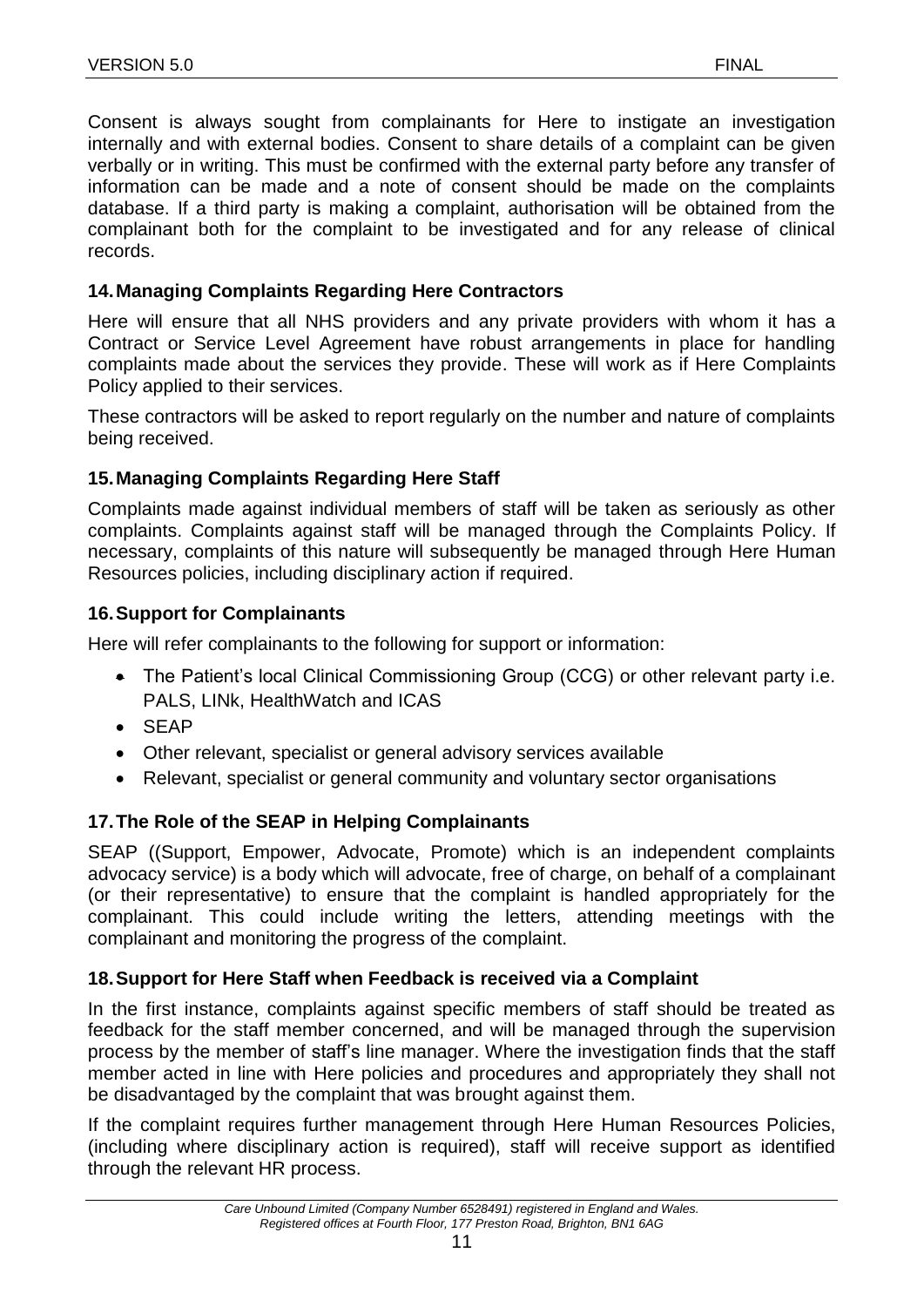#### <span id="page-11-0"></span>**19.Ensuring Equity and Fairness for Complainants**

Making a complaint does not mean that a patient/complainant will receive less help or care, or that things will be made difficult for them. Everyone can expect to be treated fairly and equally regardless of age, disability, race, culture, faith, nationality, gender and sexual orientation.

Everyone must also have their human rights respected at all times. No aspect of the handling of any complaint should prejudice their human rights.

For those people needing language or signed interpreting or other forms of communication these will be made available throughout the complaints process.

#### <span id="page-11-1"></span>**20.Getting Redress and Remedy When a Complaint is Upheld**

Redress and remedy following acknowledgement of a grievance can include:

- An apology
- Reassessment of a need
- Provision of a service
- Change of procedure to prevent recurrence (the complainant should be advised)
- Occasionally a "time and trouble" ex gratia payment. (This is not normally possible in the case of complaints against an NHS practitioner apart from where clinical negligence is involved)

Appealing to the Ombudsman and seeking a legal remedy are other options.

#### <span id="page-11-2"></span>**21.Legal Action During or Following a Complaint**

If the complainant explicitly states an intention to take legal action or indicates that formal legal action has been initiated, the Here complaints procedure should normally cease and the complainant and those complained against should be advised in writing.

However, complaints can proceed if there are existing parallel investigations relating to the case such as disciplinary processes, police investigations and legal action as long as it does not compromise or prejudice that other investigation.

If a complainant decides to take legal action after a complaint has been deemed to have reached resolution by the Health Service Ombudsman they have a right to do so.

#### <span id="page-11-3"></span>**22.Withdrawal of a Complaint**

If a complainant withdraws a complaint at any stage in the procedure, the complained against should be informed immediately.

#### <span id="page-11-4"></span>**23.Dealing with Abuse and Assault of Staff as a Result of a Complaint**

Abuse and assault of staff will not be acceptable under any circumstances. Here has a policy setting out its stance on such incidents:

Managing Abusive and Distressed People Policy and Procedure

In cases of persistent/abusive callers Here can call on the City Council Community Safety Team for support and assistance.

Ultimately, Here will support the involvement of the Police where cases become threatening, abusive or violent.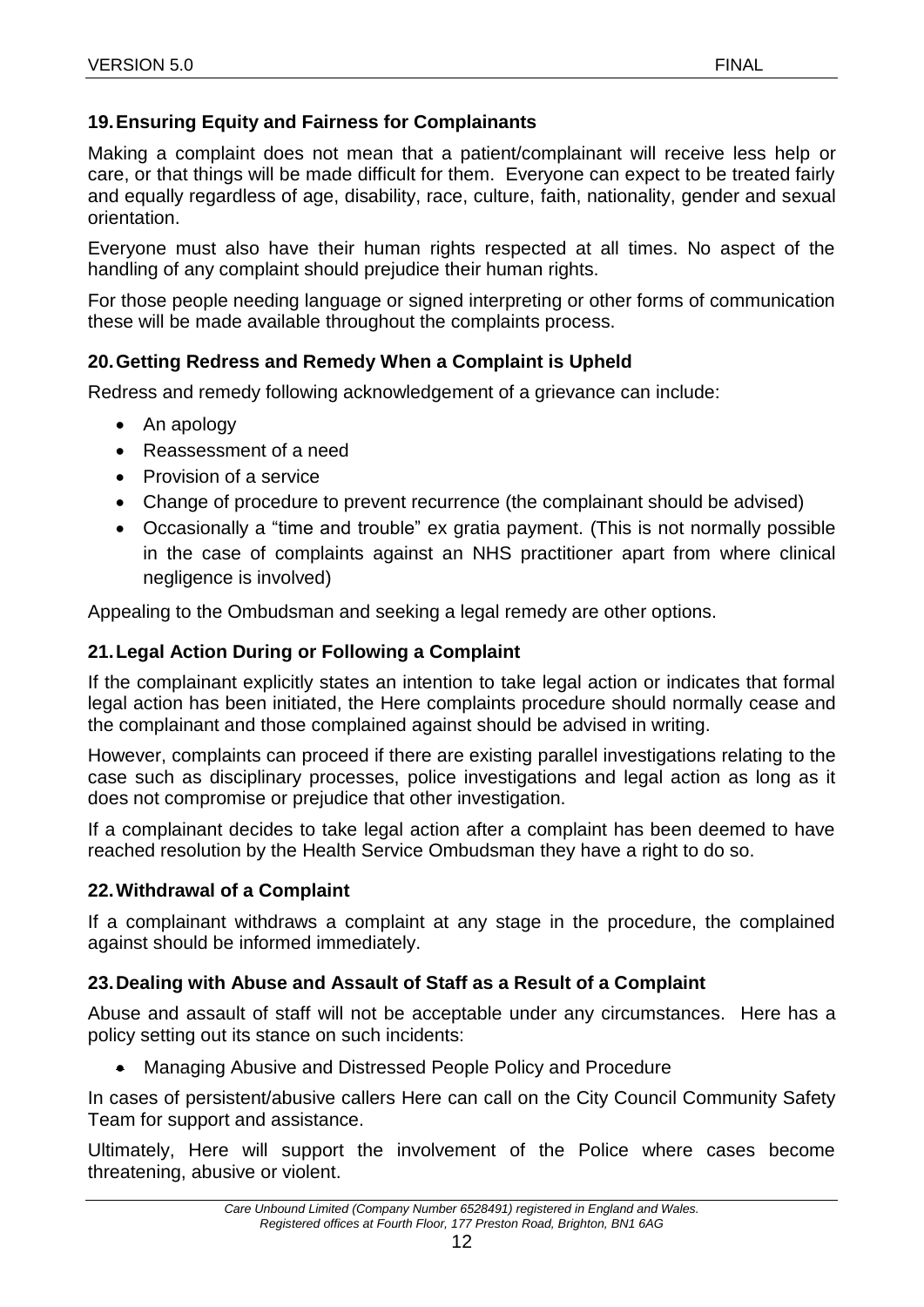#### <span id="page-12-0"></span>**24.Vexatious and Habitual Complainants**

Definition:

A vexatious or habitual complainant is one who may meet the following criteria:

- Persist in pursuing a complaint where the complaints process has been fully and properly implemented and exhausted
- Changes the substance of a complaint or persistently raises new issues or seeks to prolong contact by unreasonably raising further concerns or questions upon receipt of a response whilst the complaint is being dealt with
- Is unwilling to accept documented evidence of treatment given as being factual
- Focusing on a trivial matter to an extent which is out of proportion to its significance and continue to focus on this point
- Physical violence has been used or threatened against staff (all such incidents should be managed through the Here Incident Policy and Procedure)
- Had an excessive number of contacts with Here when pursuing their complaint
- Been verbally abusive or aggressive against staff (see the Managing Abusive and Distressed People Policy and Procedure for information about how to manage these situations)
- Are known to have electronically recorded meetings or conversations without prior knowledge and consent of the parties involved
- Display unreasonable demand or expectations and fail to accept that these are unreasonable once a clear explanation has been given
- Refuse to communicate respectfully with staff including personal comments about ability or character

As a general rule, a complainant who is considered as potentially habitual or vexatious will be deemed to have met two or more of the above criteria.

- If a complainant has met one of the above criteria it may be prudent to write to them and advise them that they risk being classified as habitual or vexatious
- In some circumstances it will be appropriate to draw up a signed agreement with the complainant drawing up a code of behaviour for the parties involved before the complaint is progressed further. If this agreement is breached then further action outlined below would be taken

# **24.1. Approach to Dealing with Vexatious Complainants:**

When a complainant has been identified as habitual or vexatious (in accordance with the above criteria), a Complaints Lead will decide what action to take. This may include:

- The complainant will be notified promptly that they have been classified as habitual or vexatious, setting out the reasons for the decision and the actions to be taken
- This notification will be copied for the information of others already involved with the complaint, such as GP surgeries, hospital trusts, SEAP, PALS, LINk, HealthWatch, ICAS and Members of Parliament, Parliamentary Health Ombudsman
- Further contact with the complainant may be denied provided one form of contact is maintained (which could be through a designated third party). For example, Here may insist that further communication is made by letter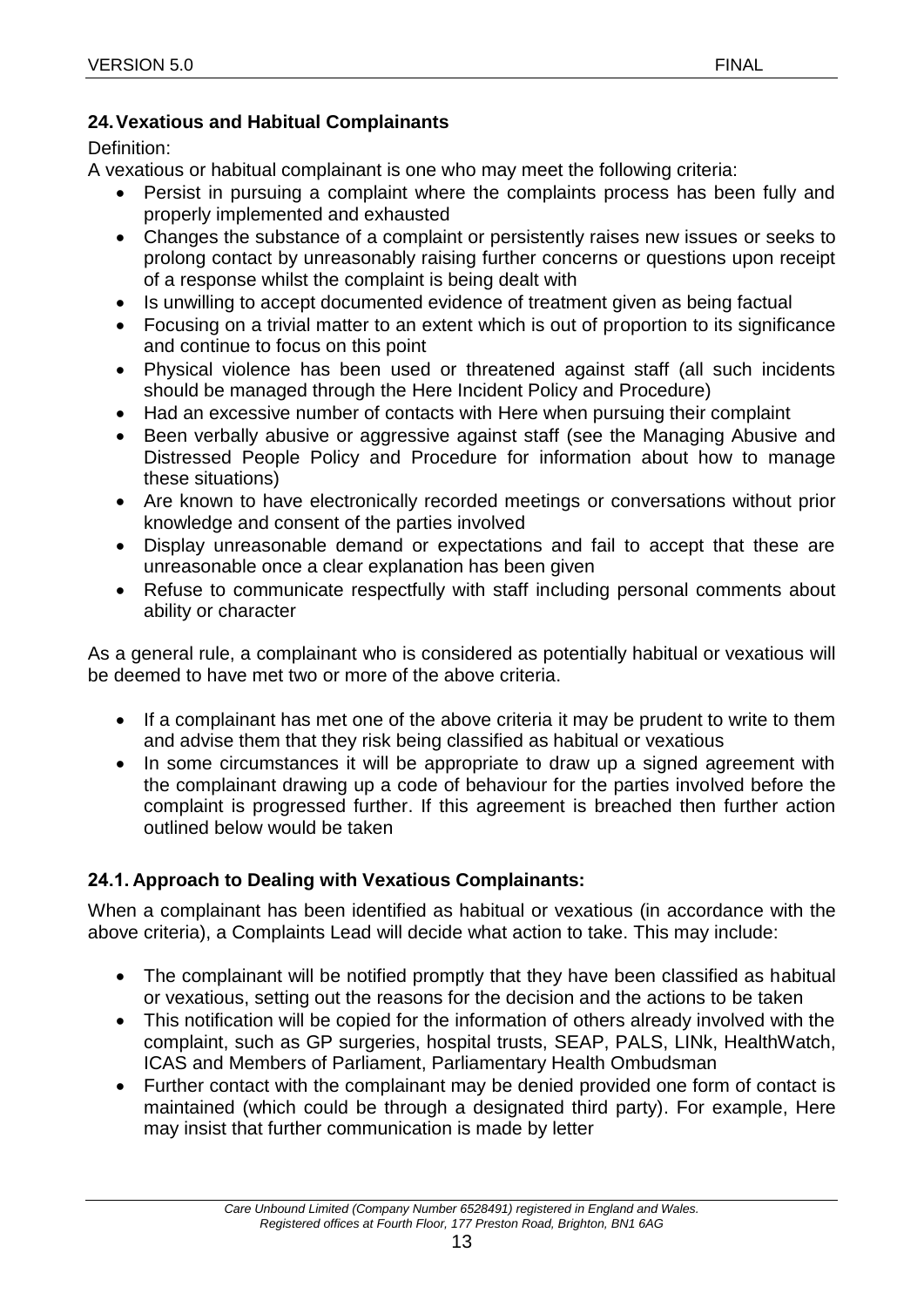- Inform the complainant that in extreme circumstances Here reserves the right to refer unreasonable or vexatious complaints to the organisations solicitors or to the police
- Temporarily suspend all contact whilst seeking guidance

#### **24.2. Withdrawing Habitual or Vexatious status**

 An Complaints Lead will revoke Habitual or Vexatious status on advice from staff handling the complaint that a more reasonable approach has been demonstrated

#### <span id="page-13-0"></span>**25.Complaints Reported in the News Media**

Complaints to Here will be dealt with on a strictly confidential basis (for the complainant and complained against) at all times. It is never the policy of the service to discuss complaints with any outside party and particularly not the media. However, some complaints may come to the attention of the media through the actions of complainants, or unconnected third parties. Responses to any approaches from the media will be managed by the Chief Executive. The complaint will be managed through the normal process. The fact that complainants may have gone to the media locally or nationally does not absolve Here from its responsibility to maintain confidentiality.

#### <span id="page-13-1"></span>**26.Monitoring of Complaints**

An annual report for each service goes to the Here Board and is shared with the relevant service partners. These reports include:

• Number and nature of complaints made in that year

Complaints and Incidents are both reviewed at a variety of forums across the organisation for shared learning and escalation. This includes The Patient Safety Group, Middles and more. Individually these have the intention of identifying any themes. These reviews hold the attention to drive changes and improvements to target identified themes.

Wellbeing produce a monthly summary report which is shared with their Clinical Quality Group, the CCG and the partners of the service. This report includes:

- Number and nature of complaints made in that month and the action taken
- The issues they raise
- Follow up of the action taken following previous complaints
- Proposed service improvements arising from complaints received

MSK produce a quarterly Quality Report which is shared with the CCG. This report includes:

- Thematic summary of compliant and incidents
- Recurrent issues
- Issues raised
- Complaints made against subcontractors or partners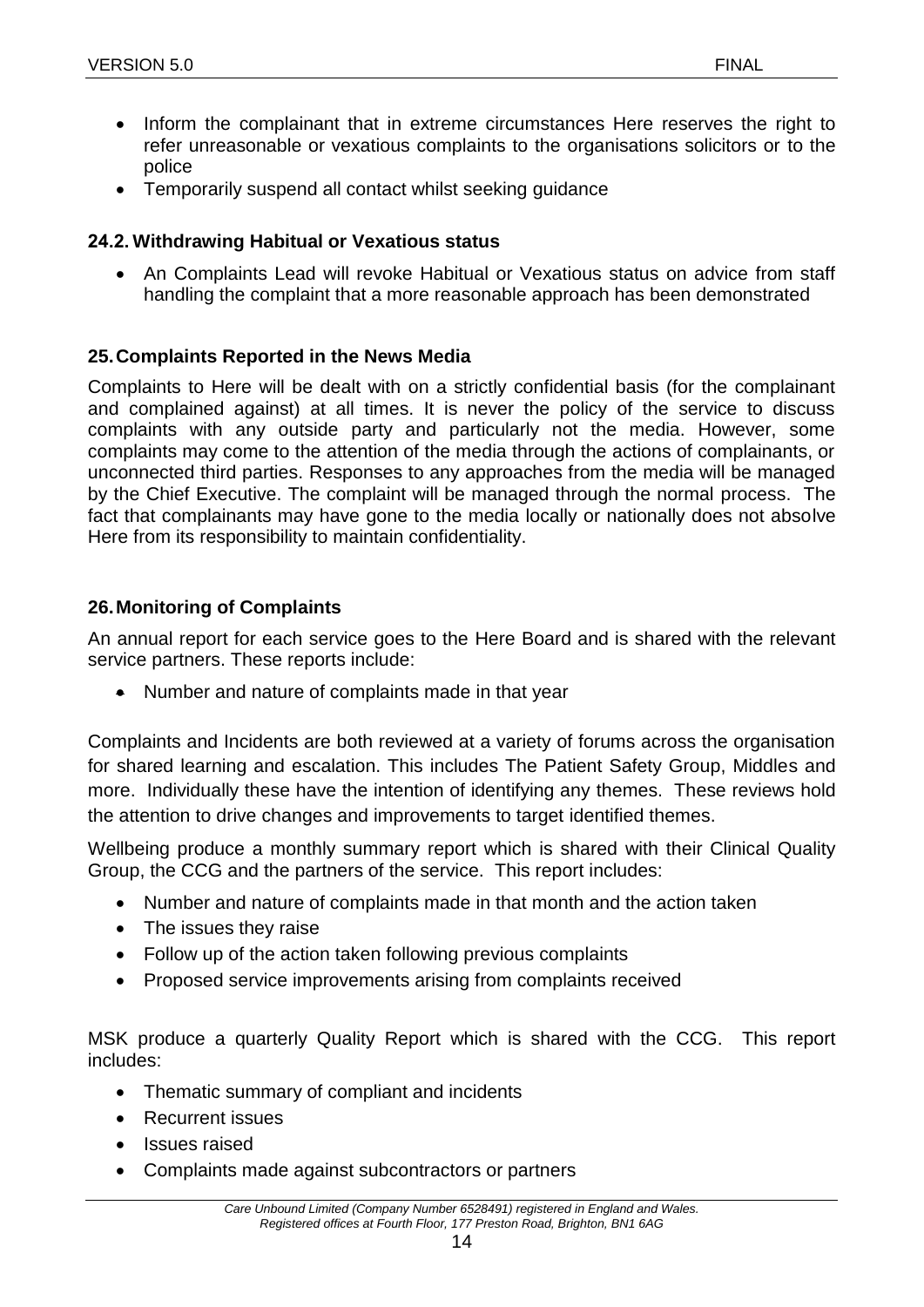- Outlines what the learning the service has taken and steps to try to prevent recurrence
- Proposed service improvements arising from complaints received

A monthly summary is produced on request.

MAS produce a quarterly Quality Report which is shared with the CCG. This report includes:

- Number and nature of incidents made in that month and the action taken
- The issues they raise
- Follow up of the action taken following previous incidents
- Proposed service improvements arising from incidents received

Wellbeing produce a monthly Complaints and Incidents Summary Report which is shared with the CCG. This report includes:

- Thematic summary of compliant and incidents
- Recurrent issues
- Issues raised
- Outlines what the learning the service has taken and steps to try to prevent recurrence
- Proposed service improvements arising from complaints received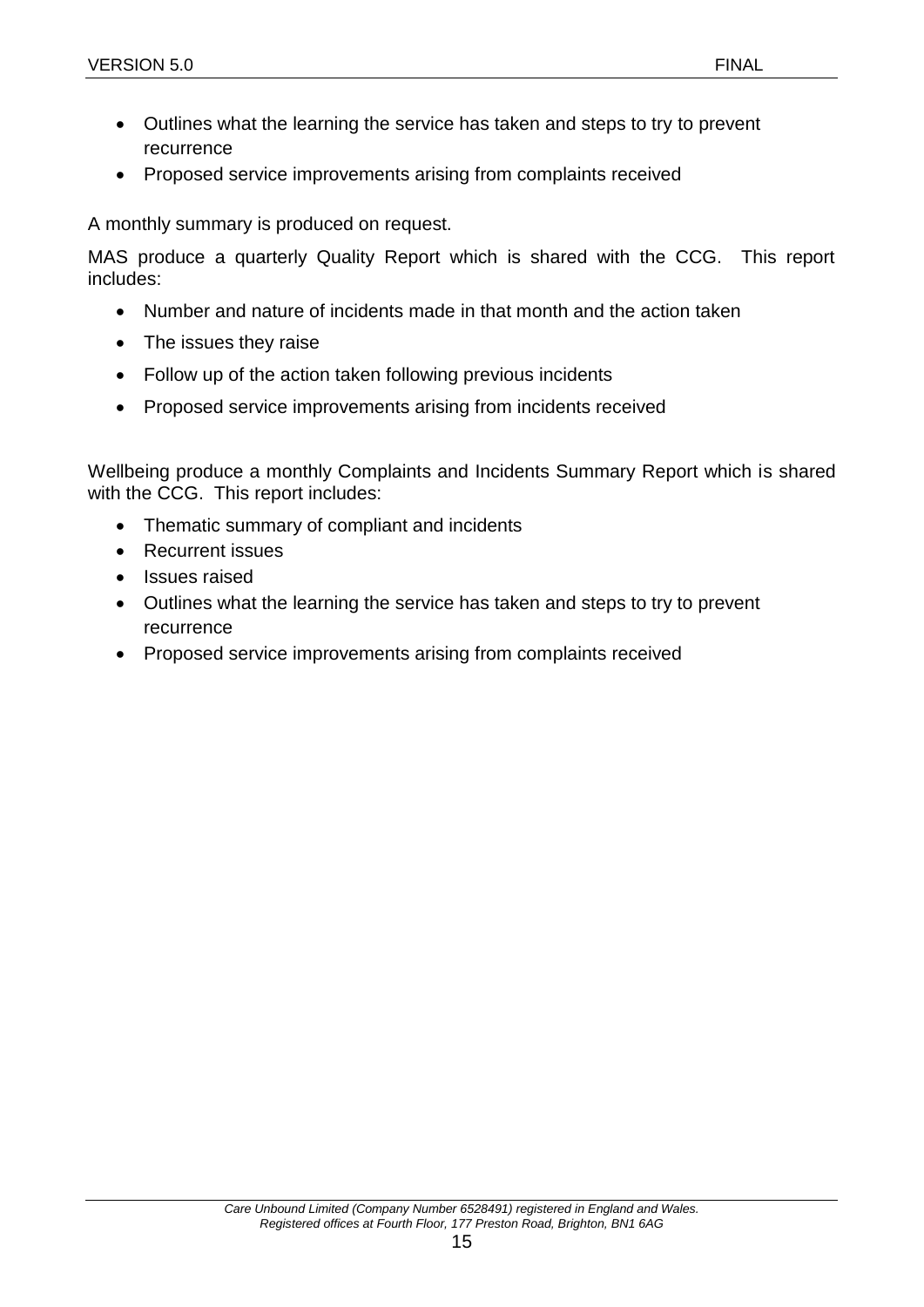# **27. Appendix i – Details for Complaint Leads**

<span id="page-15-0"></span>

| <b>Service</b>                   | <b>Complaints Lead</b> | <b>Job Title</b>           | <b>Contact Details</b>  |
|----------------------------------|------------------------|----------------------------|-------------------------|
| <b>Sussex MSK Partnership</b>    | Lee Morgan             | <b>Quality Improvement</b> | lee.morgan2@nhs.net     |
|                                  |                        | <b>Officer</b>             |                         |
| <b>Memory Assessment Service</b> | <b>Jason Willcox</b>   | Service Manager            | jason.willcox@nhs.net   |
| (MAS)                            |                        |                            |                         |
| Wellbeing                        | Emma-Louise Day        | Governance Co-             | emma-louise.day@nhs.net |
|                                  |                        | Ordinator                  |                         |
| <b>Practice Unbound</b>          | Kerry McNabb           | Admin & Quality            | kerry.mcnabb@nhs.net    |
|                                  |                        | Manager                    |                         |
| Benfield Valley Healthcare Hub   | Louise Bridle          | <b>Deputy Practice</b>     | louise.bridle@nhs.net   |
|                                  |                        | Manager                    |                         |
| Here                             | Jon Ota                | <b>CQC Registered</b>      | jonota@nhs.net          |
|                                  | <b>Helen Curr</b>      | <b>Managers</b>            | helencurr@nhs.net       |
|                                  |                        |                            |                         |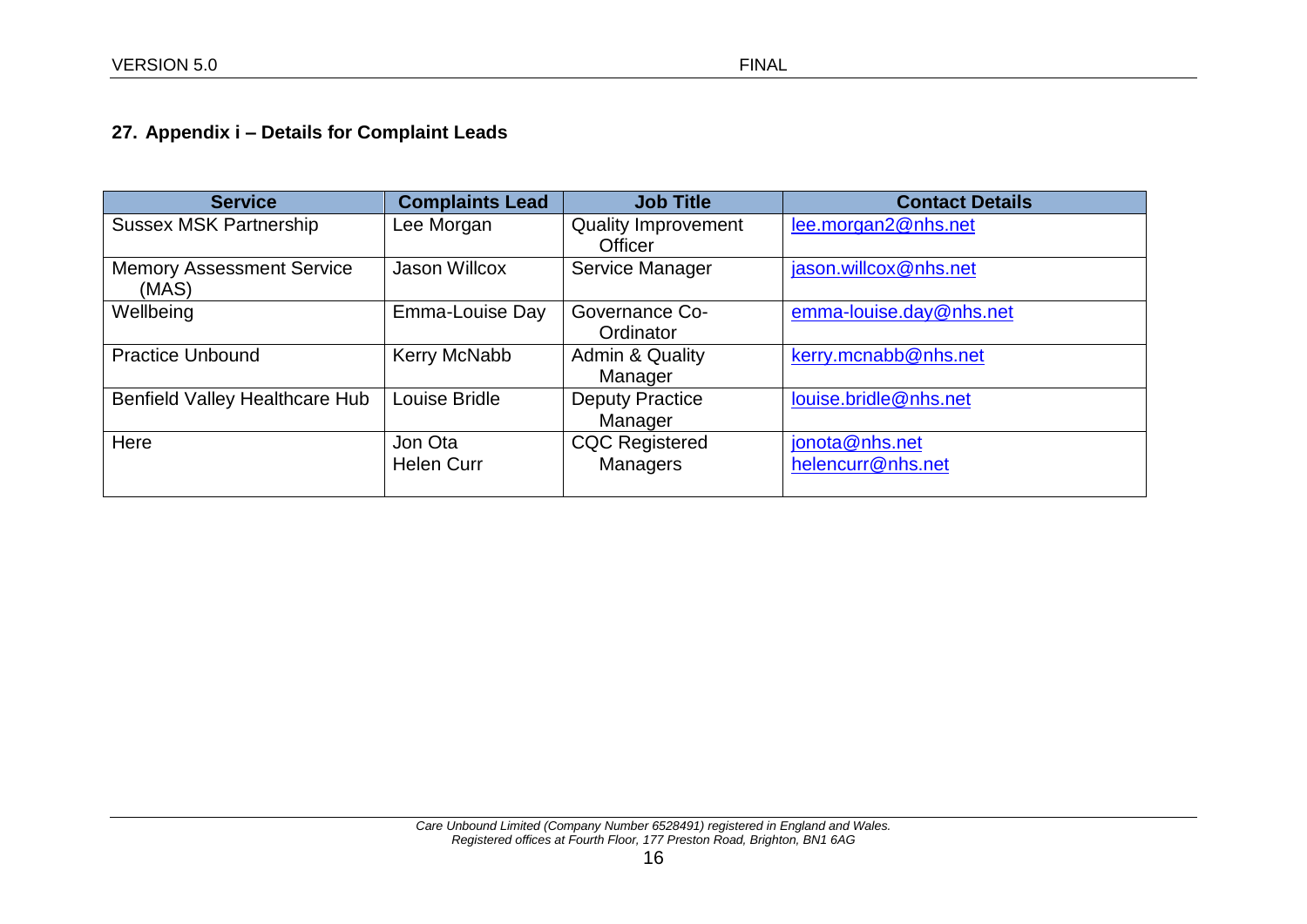# <span id="page-16-0"></span>**28.Appendix ii- Schedule of Applicable Publications:**

Reasonable steps have been taken to ensure that this policy reflects the Care Quality Commission Schedule of Applicable Publications; the following guidelines have been referenced:

- Equality Act 2010 <http://www.legislation.gov.uk/ukpga/2010/15/contents>
- Human Rights Act 1998 [http://webarchive.nationalarchives.gov.uk/20130107105354/http://www.dh.gov.uk/e](http://webarchive.nationalarchives.gov.uk/20130107105354/http:/www.dh.gov.uk/en/Publicationsandstatistics/Publications/PublicationsPolicyAndGuidance/DH_088970) [n/Publicationsandstatistics/Publications/PublicationsPolicyAndGuidance/DH\\_08897](http://webarchive.nationalarchives.gov.uk/20130107105354/http:/www.dh.gov.uk/en/Publicationsandstatistics/Publications/PublicationsPolicyAndGuidance/DH_088970) [0](http://webarchive.nationalarchives.gov.uk/20130107105354/http:/www.dh.gov.uk/en/Publicationsandstatistics/Publications/PublicationsPolicyAndGuidance/DH_088970)
- The NHS Constitution<http://www.england.nhs.uk/2013/03/26/nhs-constitution/>
- Health Service Ombudsman<http://www.ombudsman.org.uk/>
- Health Protection Agency<http://www.hpa.org.uk/>
- National Patient Safety Agency http://npsa.nhs.uk/
- The Principles of Good Complaint Handling (Parliamentary and Health Service Ombudsman, 2008) [http://www.ombudsman.org.uk/improving-public](http://www.ombudsman.org.uk/improving-public-service/ombudsmansprinciples/principles-of-good-complaint-handling-full)[service/ombudsmansprinciples/principles-of-good-complaint-handling-full](http://www.ombudsman.org.uk/improving-public-service/ombudsmansprinciples/principles-of-good-complaint-handling-full)
- Listening, improving, responding: a guide to better customer carte (DH, 2009) [http://www.dh.gov.uk/en/Publicationsandstatistics/Publications/PublicationsPolicyAn](http://www.dh.gov.uk/en/Publicationsandstatistics/Publications/PublicationsPolicyAndGuidance/DH_095408) [dGuidance/DH\\_095408](http://www.dh.gov.uk/en/Publicationsandstatistics/Publications/PublicationsPolicyAndGuidance/DH_095408)
- NHS Litigation Authority guidance about complaints [http://webarchive.nationalarchives.gov.uk/+/www.dh.gov.uk/en/Publicationsandstati](http://webarchive.nationalarchives.gov.uk/+/www.dh.gov.uk/en/Publicationsandstatistics/Publications/PublicationsPolicyAndGuidance/Browsable/DH_5134284) [stics/Publications/PublicationsPolicyAndGuidance/Browsable/DH\\_5134284](http://webarchive.nationalarchives.gov.uk/+/www.dh.gov.uk/en/Publicationsandstatistics/Publications/PublicationsPolicyAndGuidance/Browsable/DH_5134284)
- Being open communicating patient safety incidents with patients and their carers (NPSA, 2009) <http://www.nrls.npsa.nhs.uk/resources/?EntryId45=65077>
- 1993 Good Administrative Practice Issued 1993 by The commission for Local Administration in England (re-issued 1995) [..\source documents\The Commission](file://///rdrfs001/group%20on%20bgh6001/CentralMSK/Integrated%20Service%20Management%20Folder/Incidents,%20Complaints%20&%20Plaudits/Reporting/source%20documents/The%20Commission%20for%20Local%20Administation%20in%20England%20-%20Good%20administrative%20practice%202.pdf)  [for Local Administation in England -](file://///rdrfs001/group%20on%20bgh6001/CentralMSK/Integrated%20Service%20Management%20Folder/Incidents,%20Complaints%20&%20Plaudits/Reporting/source%20documents/The%20Commission%20for%20Local%20Administation%20in%20England%20-%20Good%20administrative%20practice%202.pdf) Good administrative practice 2.pdf
- 2004 No. 1768 The National Health Service (Complaints) Regulations issued in July 2004 by the Department Of Health (DH) <http://www.legislation.gov.uk/uksi/2004/1768/contents/made>
- 2006 No. 2084 The National Health Service (Complaints) Amendment Regulations issued in September 2006 by DH <http://www.legislation.gov.uk/uksi/2006/2084/contents/made>
- 2009 No. 309 The Local Authority Social Services and National Health Service Complaints (England) Regulations  $2009 -$  issued  $27<sup>th</sup>$  February 2009 by DH <http://www.legislation.gov.uk/uksi/2009/309/signature/made>
- 2009 Principles of Good Complaint Handling issued 10<sup>th</sup> February 2009 by the Parliamentary and Health Service Ombudsman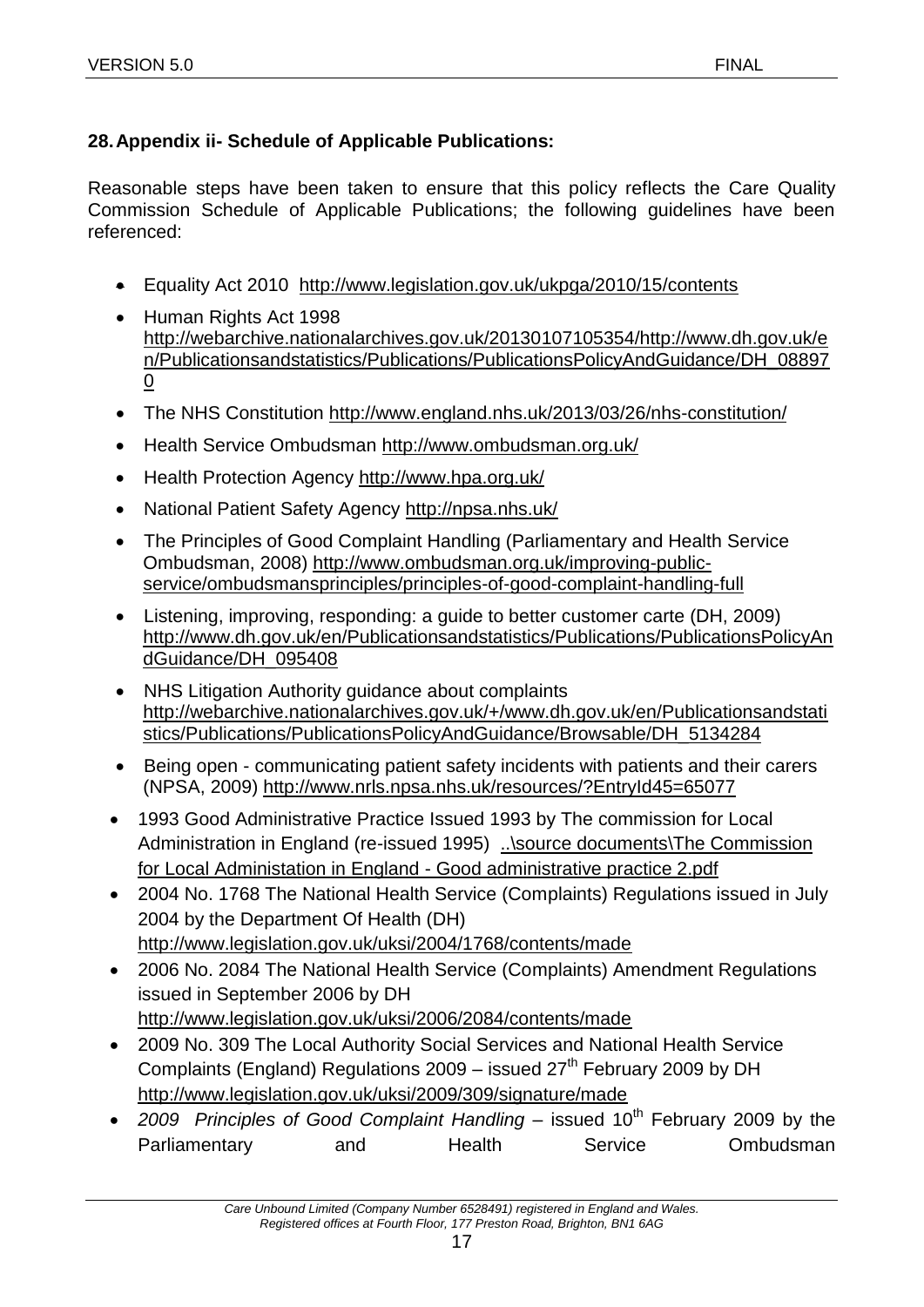[http://www.ombudsman.org.uk/improving-public-](http://www.ombudsman.org.uk/improving-public-service/ombudsmansprinciples/principles-of-good-complaint-handling-full)

[service/ombudsmansprinciples/principles-of-good-complaint-handling-full](http://www.ombudsman.org.uk/improving-public-service/ombudsmansprinciples/principles-of-good-complaint-handling-full)

- SEAP<http://www.seap.org.uk/>
- LINk <http://www.bhlink.org/>
- PALS [http://www.nhs.uk/Service-Search/Patient-advice-and-liaison-services-](http://www.nhs.uk/Service-Search/Patient-advice-and-liaison-services-(PALS)/bn1/Results/135/-0.145988196134567/50.8531799316406/363/0?distance=25) [\(PALS\)/bn1/Results/135/-](http://www.nhs.uk/Service-Search/Patient-advice-and-liaison-services-(PALS)/bn1/Results/135/-0.145988196134567/50.8531799316406/363/0?distance=25) [0.145988196134567/50.8531799316406/363/0?distance=25](http://www.nhs.uk/Service-Search/Patient-advice-and-liaison-services-(PALS)/bn1/Results/135/-0.145988196134567/50.8531799316406/363/0?distance=25)
- Healthwatch<http://www.healthwatch.co.uk/find-local-healthwatch?address=brighton>
- NHS Choices [http://www.nhs.uk/choiceintheNHS/Rightsandpledges/complaints/Pages/NHScompla](http://www.nhs.uk/choiceintheNHS/Rightsandpledges/complaints/Pages/NHScomplaints.aspx) [ints.aspx](http://www.nhs.uk/choiceintheNHS/Rightsandpledges/complaints/Pages/NHScomplaints.aspx)
- NHS England Complaints Policy [http://www.england.nhs.uk/wp](http://www.england.nhs.uk/wp-content/uploads/2015/01/nhse-complaints-policy.pdf)[content/uploads/2015/01/nhse-complaints-policy.pdf](http://www.england.nhs.uk/wp-content/uploads/2015/01/nhse-complaints-policy.pdf)
- Independent Complaints Advocacy Service (ICAS) [http://www.bh](http://www.bh-impetus.org/projects/independent-complaints-advocacy-service-icas/)[impetus.org/projects/independent-complaints-advocacy-service-icas/](http://www.bh-impetus.org/projects/independent-complaints-advocacy-service-icas/)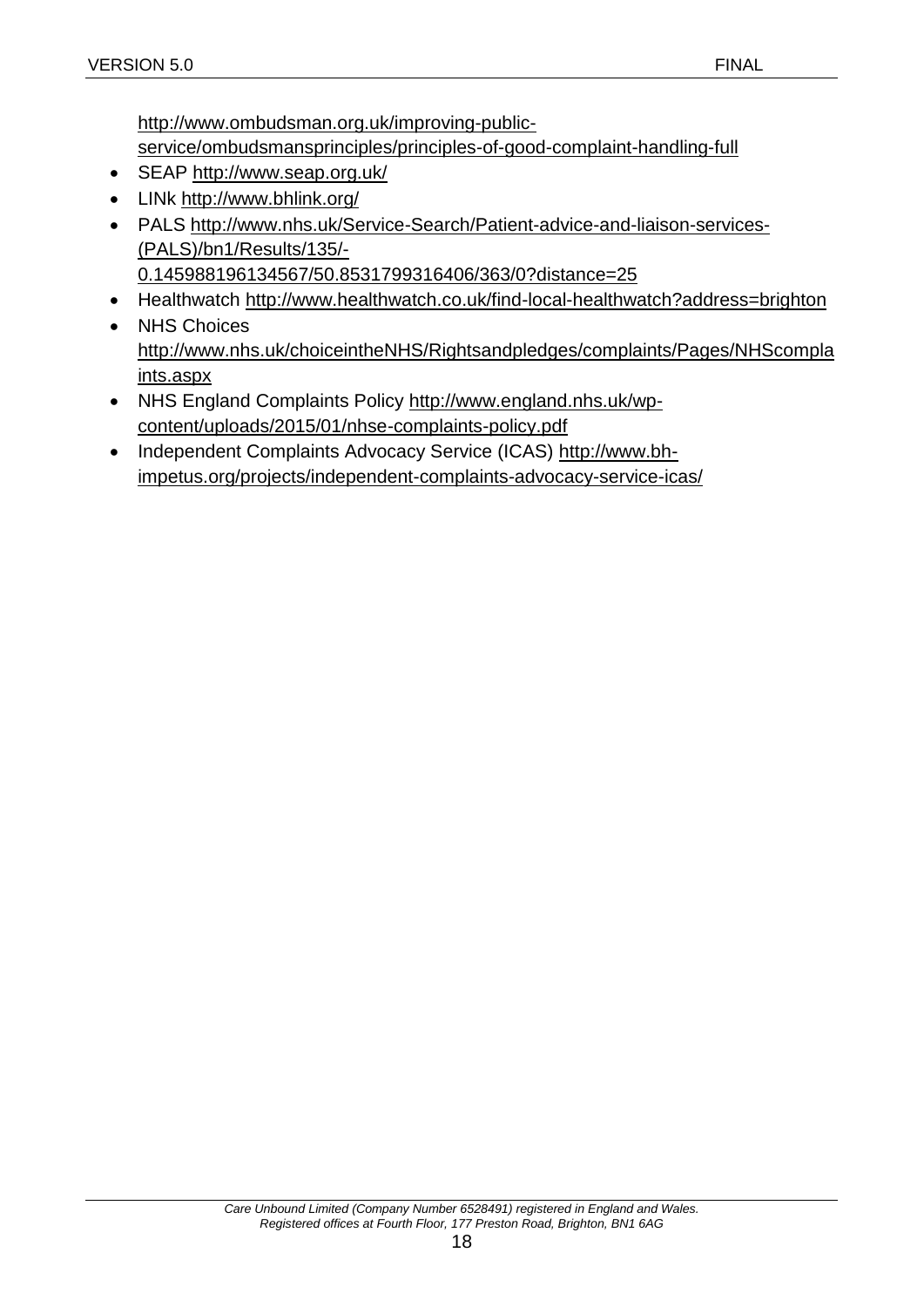# **29. Appendix iii – Equality Assessment**

| $\blacktriangleleft$ | Complaints Policy |
|----------------------|-------------------|
| 1. Name of Policy    |                   |
|                      |                   |

| 3. Assessment completed by<br>(Author/Owner/Other) | a) Name     |                                                      | b) Title                   |  |
|----------------------------------------------------|-------------|------------------------------------------------------|----------------------------|--|
| Author                                             | Janet Syder |                                                      | Corporate Services Manager |  |
|                                                    |             |                                                      |                            |  |
| Date assessment completed:                         |             | 14 November 2011, 27 January 2014 and 6 October 2015 |                            |  |

<span id="page-18-0"></span>

| 4. Does the policy benefit or have an impact on staff and/or the public? (please $\sqrt{ }$ ) |     |  |           |  |                 |  |  |
|-----------------------------------------------------------------------------------------------|-----|--|-----------|--|-----------------|--|--|
| <b>Staff</b>                                                                                  | Yes |  | <b>No</b> |  | <b>Not Sure</b> |  |  |
| <b>Public</b><br><b>No</b><br>Not Sure<br>Yes                                                 |     |  |           |  |                 |  |  |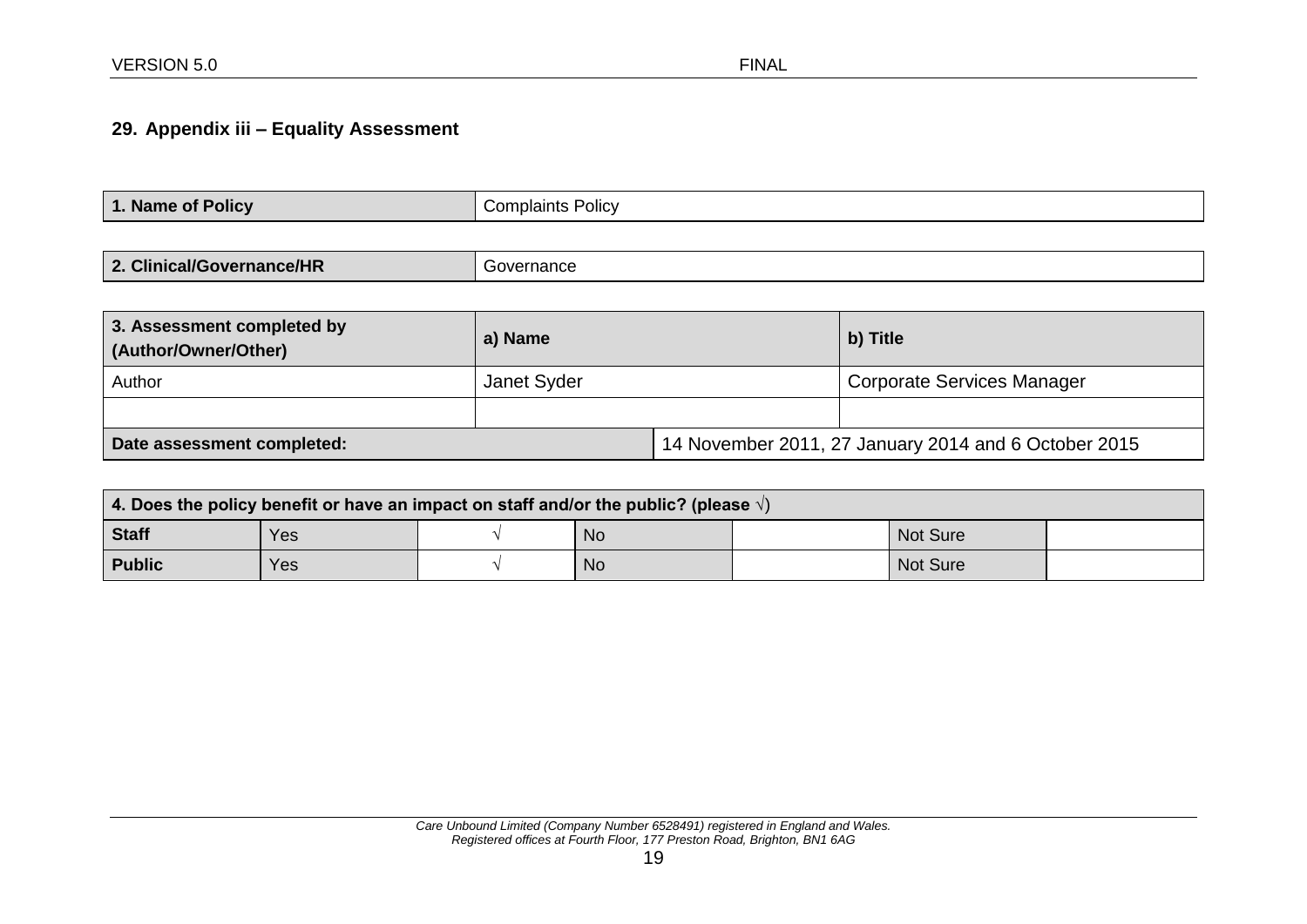| 5. Is there a Differential Impact?      |                                                                                                                                                                           |                |                                                                                            |                                     |                                                                                                                                                                 | 6. Is there concern? | <b>7. Total Scores</b> |                |
|-----------------------------------------|---------------------------------------------------------------------------------------------------------------------------------------------------------------------------|----------------|--------------------------------------------------------------------------------------------|-------------------------------------|-----------------------------------------------------------------------------------------------------------------------------------------------------------------|----------------------|------------------------|----------------|
|                                         | 5a) Is there any information or<br>reason to believe that the<br>operation of this policy<br>would or does affect<br>groups differently?<br>Answer:<br>Yes/No/NA/Not Sure |                | 5b) How much information or<br>evidence is there?<br>Answer:<br>NA/ None/Little/Some/Major |                                     | Has there been any concern<br>expressed by the public<br>or staff about the<br>operation of this function<br>or policy?<br>Answer:<br>NA/None/Little/Some/Major |                      |                        |                |
|                                         | <b>Staff</b>                                                                                                                                                              | <b>Public</b>  | <b>Staff</b>                                                                               | <b>Public</b>                       | <b>Staff</b>                                                                                                                                                    | <b>Public</b>        | <b>Staff</b>           | <b>Public</b>  |
| Age                                     | $\mathbf 0$                                                                                                                                                               | $\overline{0}$ | $\mathbf 0$                                                                                | $\overline{0}$                      | $\mathbf 0$                                                                                                                                                     | $\overline{0}$       | 0                      | $\overline{0}$ |
| <b>Disability</b>                       | $\mathbf 0$                                                                                                                                                               | $\overline{0}$ | $\mathbf 0$                                                                                | $\overline{0}$                      | $\overline{0}$                                                                                                                                                  | $\overline{0}$       | 0                      | $\overline{0}$ |
| Gender reassignment                     | $\mathbf 0$                                                                                                                                                               | $\overline{0}$ | $\mathbf 0$                                                                                | $\overline{0}$                      | $\mathbf{0}$                                                                                                                                                    | $\overline{0}$       | $\mathbf 0$            | $\overline{0}$ |
| civil<br>Marriage<br>and<br>partnership | $\mathbf 0$                                                                                                                                                               | $\overline{0}$ | $\mathbf 0$                                                                                | $\overline{0}$                      | $\mathbf 0$                                                                                                                                                     | $\overline{0}$       | 0                      | $\overline{0}$ |
| Pregnancy and maternity                 | $\pmb{0}$                                                                                                                                                                 | $\overline{0}$ | $\overline{0}$                                                                             | $\overline{0}$                      | $\mathbf 0$                                                                                                                                                     | $\mathbf 0$          | $\mathbf 0$            | $\mathbf 0$    |
| Race                                    | $\mathbf 0$                                                                                                                                                               | $\overline{0}$ | $\mathbf 0$                                                                                | $\overline{0}$                      | $\mathbf 0$                                                                                                                                                     | $\overline{0}$       | 0                      | $\mathbf 0$    |
| Religion and belief                     | $\mathbf 0$                                                                                                                                                               | $\overline{0}$ | $\mathbf 0$                                                                                | $\overline{0}$                      | $\mathbf 0$                                                                                                                                                     | $\overline{0}$       | 0                      | $\overline{0}$ |
| Sex                                     | $\mathbf 0$                                                                                                                                                               | $\mathbf{0}$   | $\mathbf 0$                                                                                | $\overline{0}$                      | $\mathbf 0$                                                                                                                                                     | $\overline{0}$       | $\mathbf 0$            | $\overline{0}$ |
| Sexual orientation                      | 0                                                                                                                                                                         | $\overline{0}$ | $\overline{0}$                                                                             | $\boldsymbol{0}$                    | $\mathbf 0$                                                                                                                                                     | $\overline{0}$       | 0                      | $\overline{0}$ |
| <b>Sub Total</b>                        |                                                                                                                                                                           |                |                                                                                            |                                     | $\mathbf 0$                                                                                                                                                     | $\overline{0}$       |                        |                |
| <b>Grand Total</b>                      |                                                                                                                                                                           |                |                                                                                            |                                     | $\mathbf 0$                                                                                                                                                     |                      |                        |                |
| 8. Priority                             |                                                                                                                                                                           |                |                                                                                            |                                     |                                                                                                                                                                 |                      |                        |                |
| <b>Grand Total Score</b><br>$\mathbf 0$ |                                                                                                                                                                           |                |                                                                                            | Priority (low, medium, high)<br>Low |                                                                                                                                                                 |                      |                        |                |